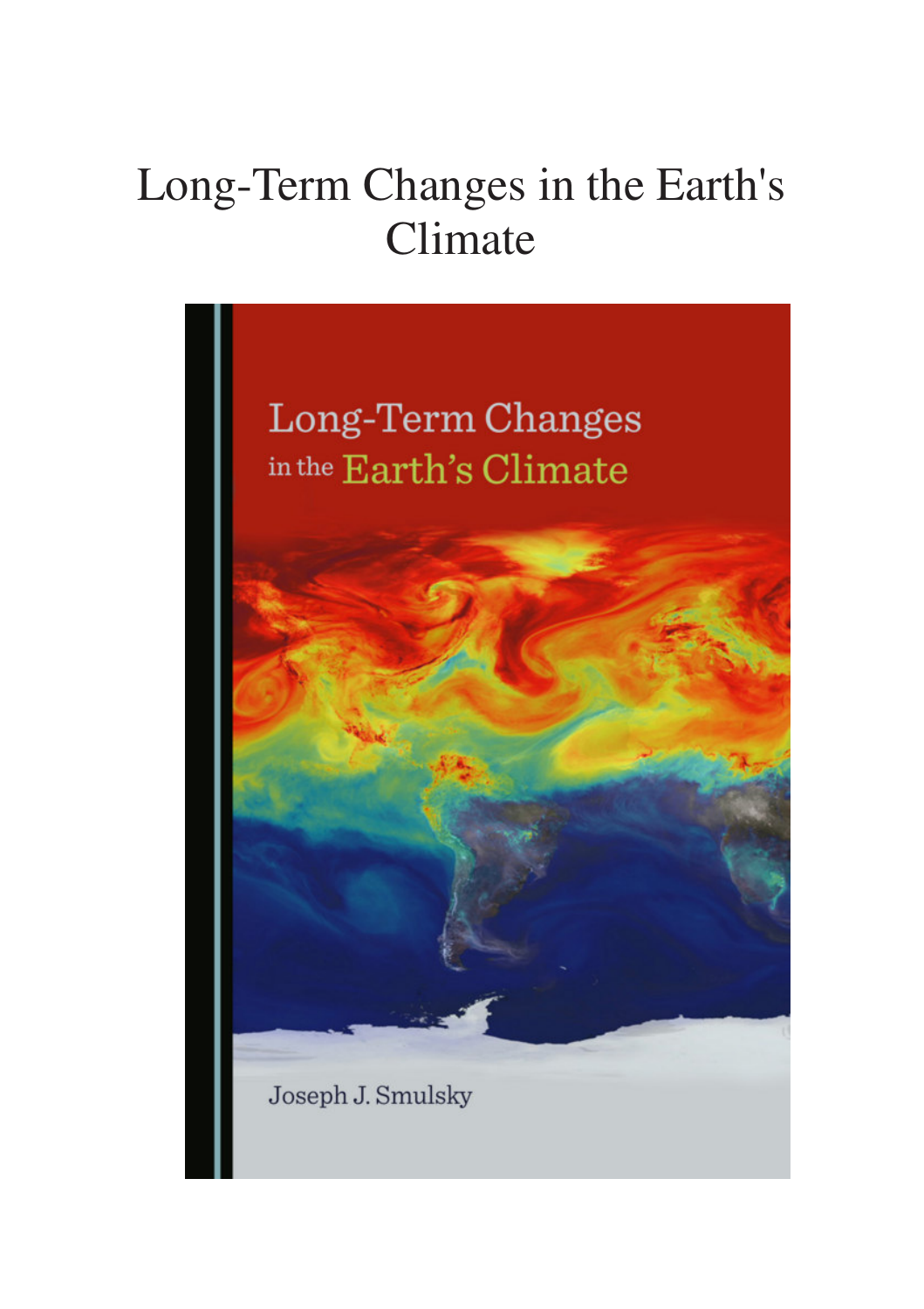View Extract



Relatively small climate fluctuations, such as the warming period that was observed in recent decades, occur over periods of tens and hundreds of years, and are called nearterm climate fluctuations. More significant climate changes occur over periods of tens of thousands of years, and they are called long-term climate changes. As a result of the interaction of the Earth with the Moon, the Sun and the planets, the orbital and rotational movements of the Earth are evolving. The orbit itself rotates counter-clockwise in its plane, making a complete revolution in 147 thousand years, and its axis makes one revolution in 68.7 thousand years around a certain direction. The axis of rotation of the Earth also rotates clockwise in 25.7 thousand years around another direction. In addition, these axes also exercise oscillatory movements. As a result of the evolution of these movements, the insolation of the Earth and, consequently, the Earth's climate undergo changes. These long-term changes in the Earth's insolation are analyzed in the astronomical theory of climate change, first proposed by M. Milankovich almost one hundred years ago.

This book presents a new version of this theory. In contrast to the previous version, the problems concerning the evolution of the orbital and rotational movements of the Earth are solved here in a different way, with new results obtained. These new results coincide with observations and with the warming and cooling periods that took place in the Earth's history. This book is intended for a wide range of readers of different specialties and ages. It can be used by both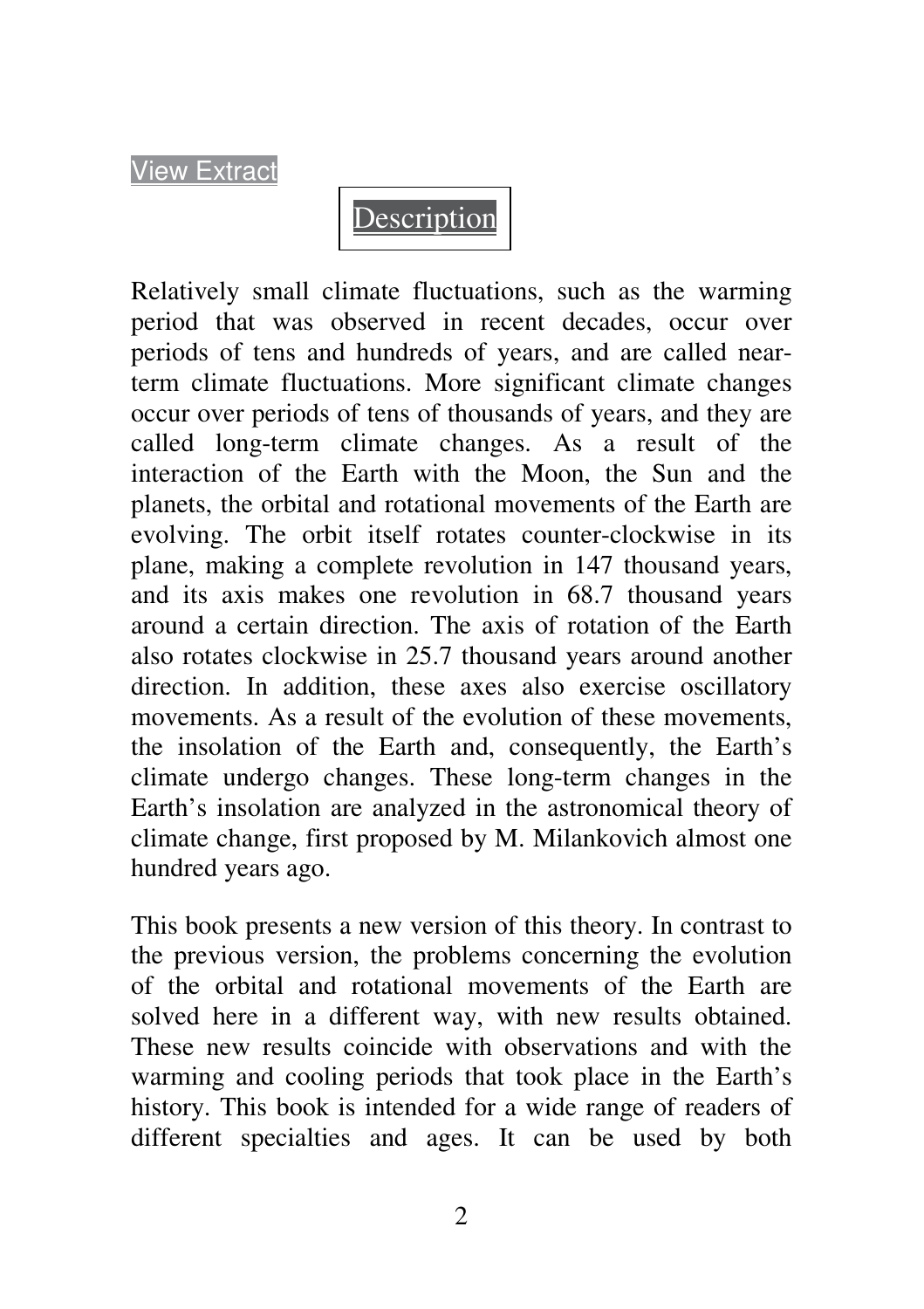undergraduate students and graduate students in preparation of their term papers and dissertations.

## Author Bio

J.J. Smulsky is a Doctor of physical-Mathematical Sciences, Professor in Theoretical and Applied Mechanics, and a Chief Scientist of the Institute of the Earth's Cryosphere, Russia. He is the author of more than 150 scientific works and inventions, including 10 monographs, such as New Astronomical Theory of Ice Ages (in Russian; 2018), Future Space Problems and Their Solutions (2018), and The Upcoming Tasks of Fundamental Science (in Russian; 2019). His research interests include the foundations of mechanics and physics, vortex flow, air pollution, wind energy, long-term climate changes, and future space problems, among others.

#### **Buy This Book:**

https://www.cambridgescholars.com/product/978-1-5275- 7289-8

**Hardback** ISBN: 1-5275-7289-7 ISBN13: 978-1-5275-7289-8 Release Date: 9th August 2021 Pages: 179 Price: £58.99

Please note that the book is being offered at a 25% discount on the CambridgScolarPublishing website by entering the code PROMO25 at the checkout.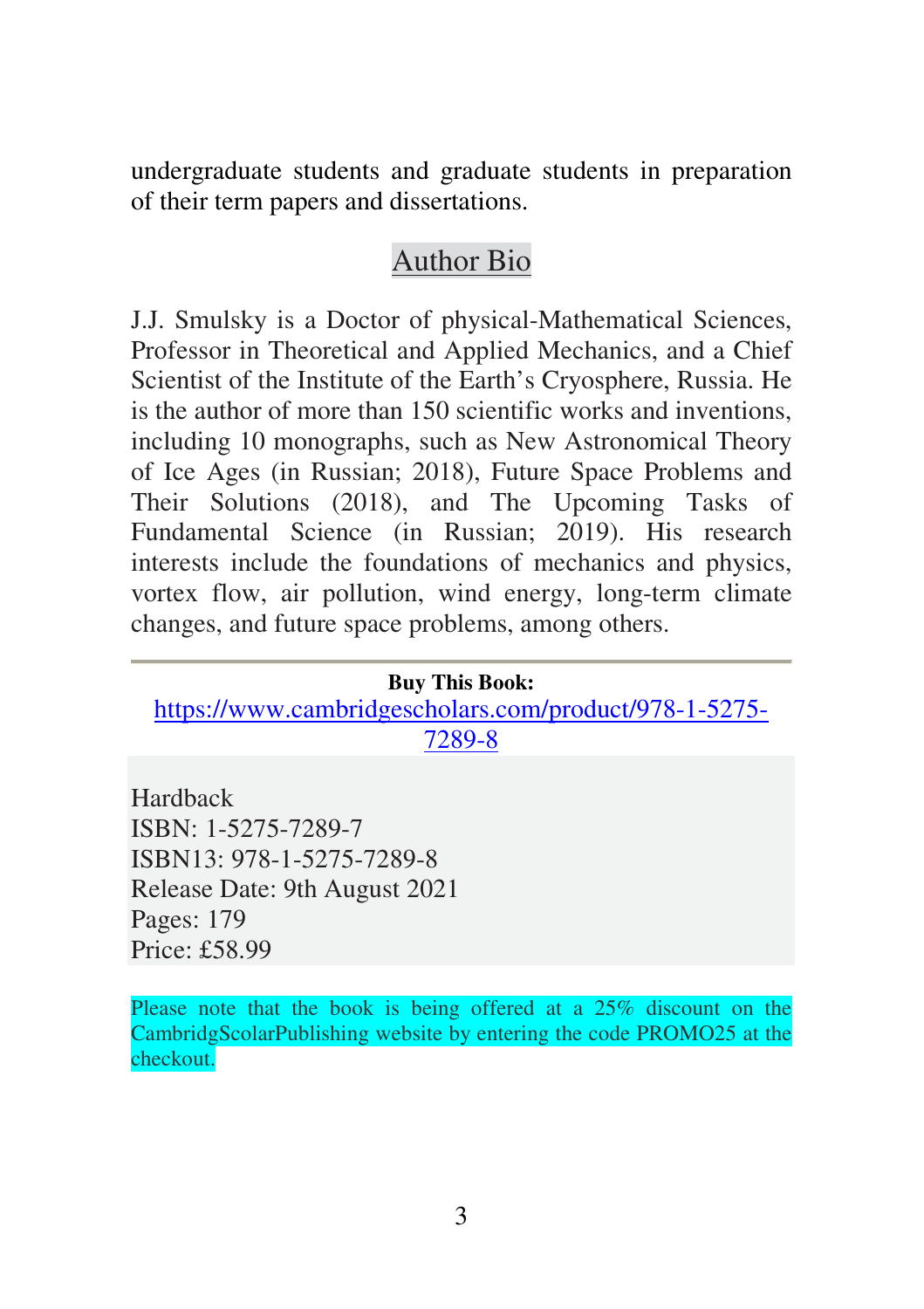# Long-Term Changes in the Earth's Climate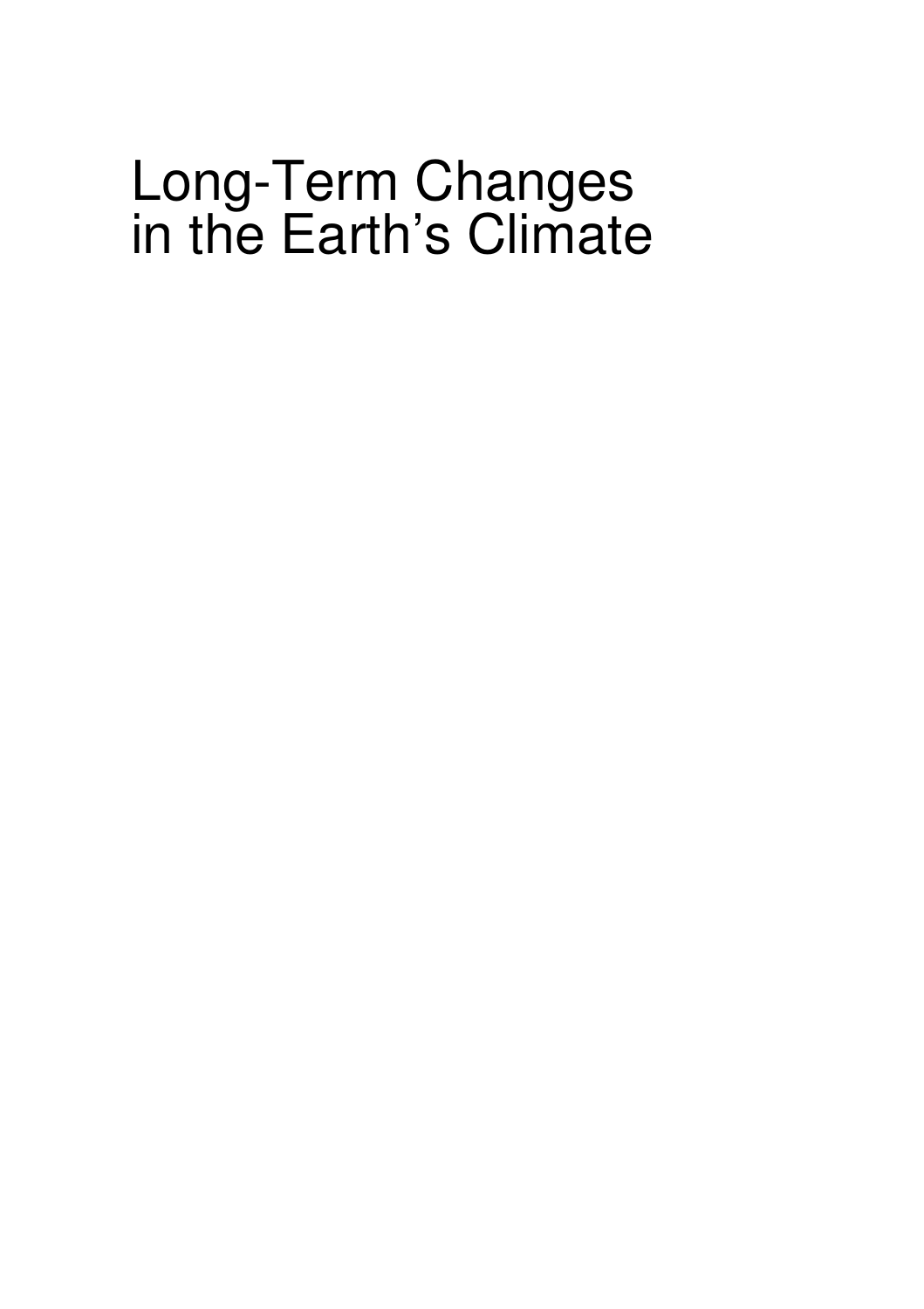## Long-Term Changes in the Earth's Climate By

Joseph J. Smulsky

Cambridge **Scholars** Publishing

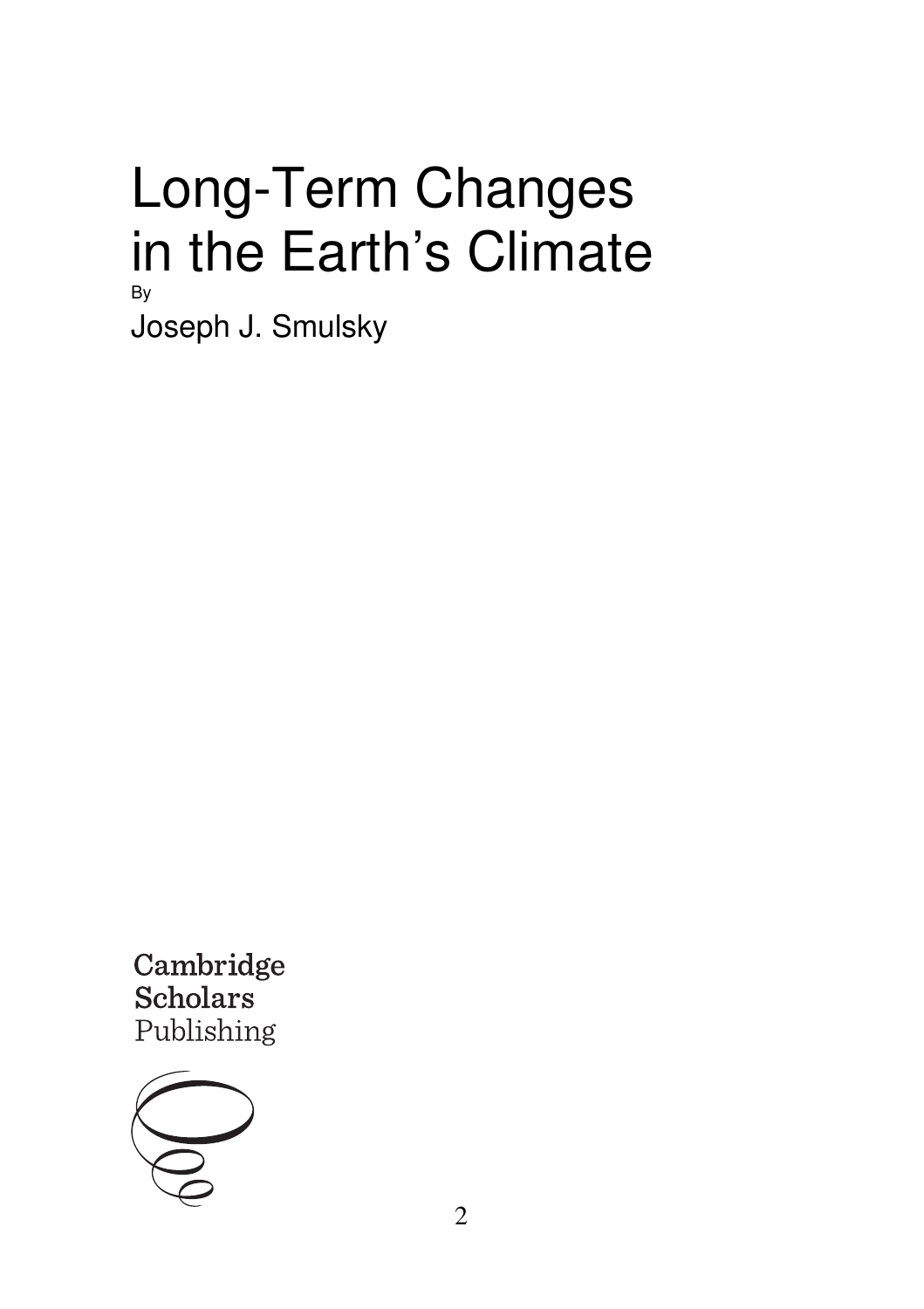#### **Long-Term Changes in the Earth's Climate**

#### **By Joseph J. Smulsky**

This book first published 2021

Cambridge Scholars Publishing

Lady Stephenson Library, Newcastle upon Tyne, NE6 2PA, UK

British Library Cataloguing in Publication Data A catalogue record for this book is available from the British Library

Copyright © 2021 by Joseph J. Smulsky

All rights for this book reserved. No part of this book may be reproduced, stored in a retrieval system, or transmitted, in any form or by any means, electronic, mechanical, photocopying, recording or otherwise, without the prior permission of the copyright owner.

ISBN (10): 1-5275-7289-7 ISBN (13): 978-1-5275-7289-8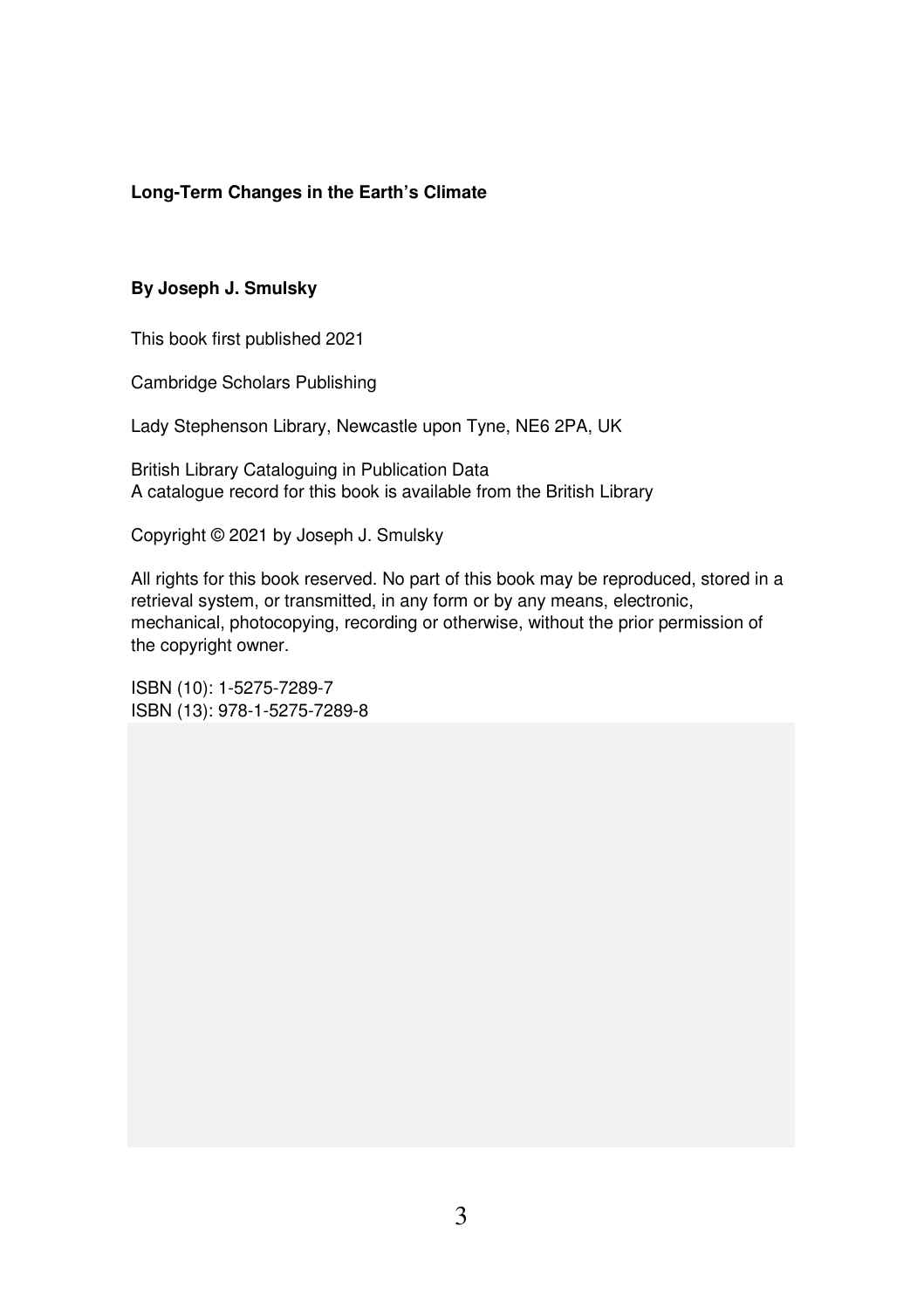## TABLE OF CONTENTS

| Evolution of the Earth's Orbital and Rotational Movements      |  |
|----------------------------------------------------------------|--|
|                                                                |  |
|                                                                |  |
|                                                                |  |
| Evolution of the Orbital Motion of the Earth Relative          |  |
|                                                                |  |
|                                                                |  |
|                                                                |  |
| Earth's Insolation, its Structure, and Evolution for 200 Ka    |  |
|                                                                |  |
|                                                                |  |
|                                                                |  |
|                                                                |  |
|                                                                |  |
|                                                                |  |
| Annual and Winter Insolation in Equivalent Latitudes32         |  |
| Periods and Grades of the Earth's Climate Changes 35           |  |
|                                                                |  |
|                                                                |  |
| Insolation Periods and Known Classifications of Paleoclimate41 |  |
|                                                                |  |
| Evolution of the Earth's Insolation and Movements for 5 Ma     |  |
|                                                                |  |
| Evolution of the Earth's Insolation and Movements for 5 Ma 48  |  |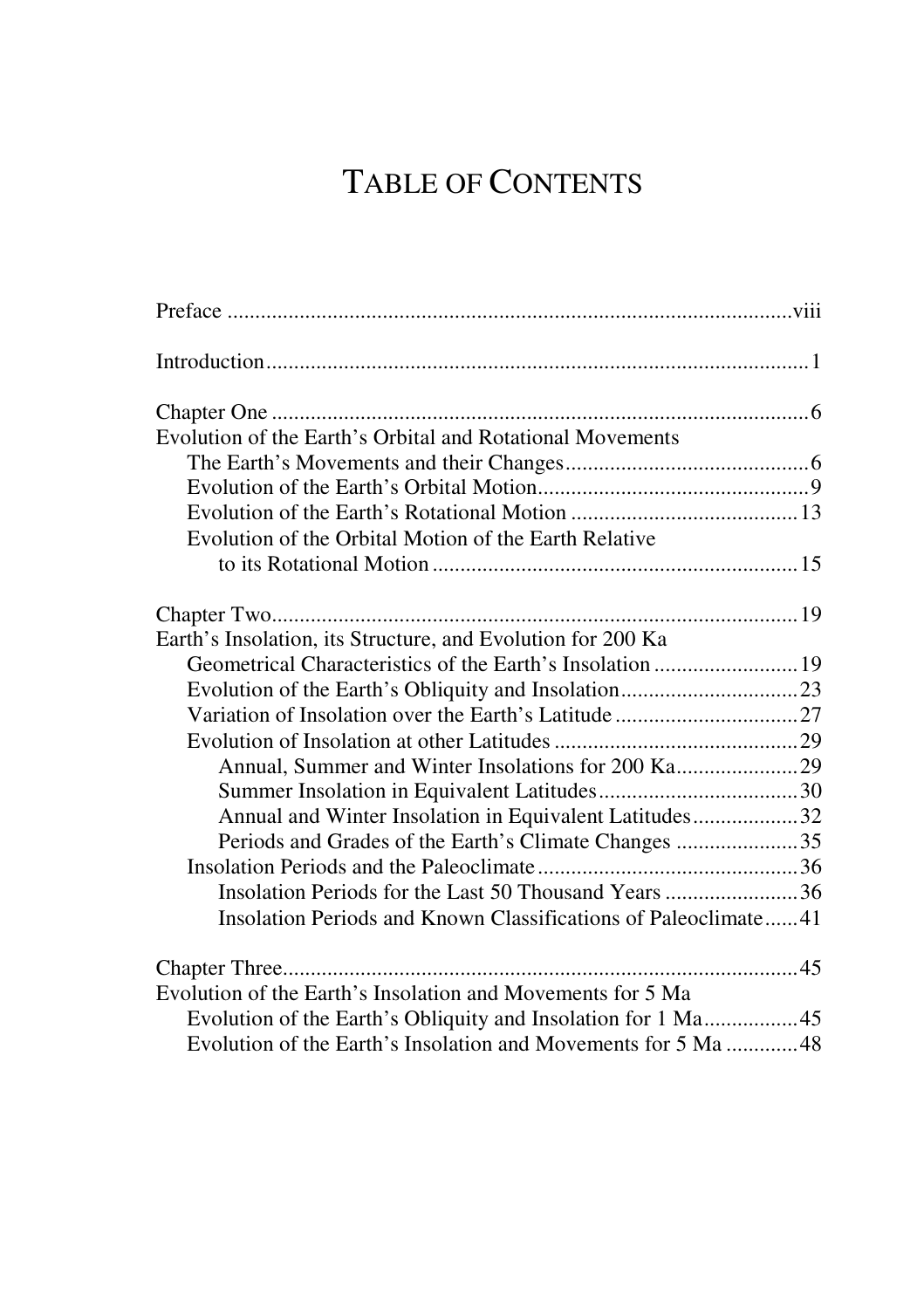| Evolution of Insolation for 20 Ma                                  |
|--------------------------------------------------------------------|
| Evolution of the Earth's Obliquity and Insolation for 20 Ma56      |
| Variation of Insolation over the Earth's Latitude in the Warmest   |
|                                                                    |
|                                                                    |
|                                                                    |
| Insolation Statistics for 20 Ma                                    |
| Analysis of Insolation in Equivalent Latitudes for 20 Ma75         |
|                                                                    |
|                                                                    |
| Current and Future Evolution of the Earth's Insolation             |
|                                                                    |
|                                                                    |
|                                                                    |
| Comparisons, Supplements, and Verification                         |
| Comparison of Paleoclimate Insolation Periods with Marine          |
|                                                                    |
|                                                                    |
|                                                                    |
| Annual and Daily Movements of the Sun at MiddleLatitudes 105       |
| Annual and Daily Movements of the Sun at PolarLatitudes 108        |
|                                                                    |
| Length of Light Day at the Time of the Solstices  113              |
| Moments of the Onset and End of Polar Days and Nights 114          |
|                                                                    |
| Problem Statements and the Differences between Them118             |
|                                                                    |
| Verification of the Solution to the Earth's Rotation Problem 120   |
| Verification of the Solution to the Third and Fourth Problems  124 |
| Physical Reasons for the Difference between                        |
|                                                                    |
|                                                                    |
|                                                                    |
|                                                                    |
| Differential Equation of Motion of Solar-System Bodies             |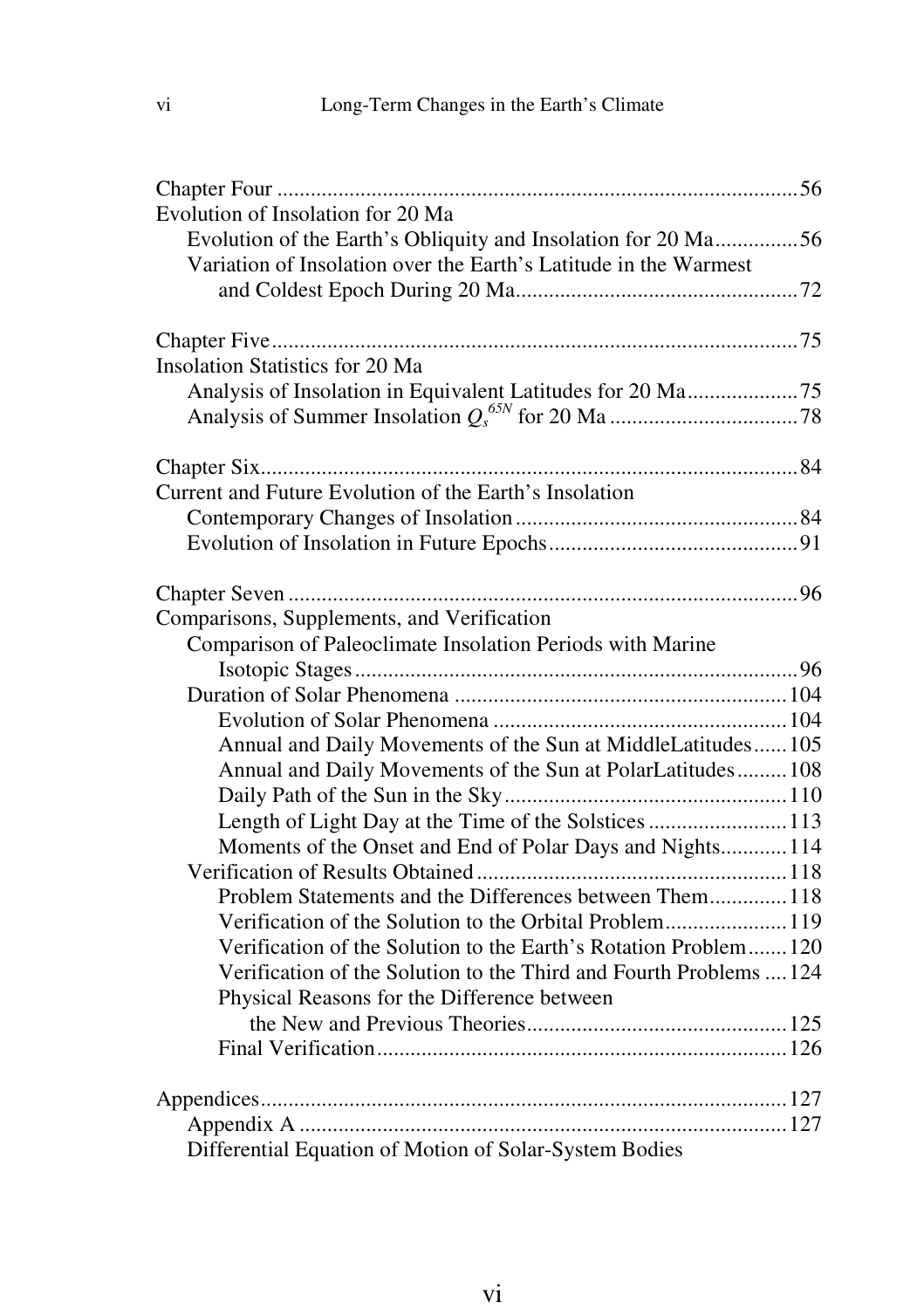vii

| Evolution of The Earth's Orbit over a Span of 100 Million Years<br>and Solar-System Stability |
|-----------------------------------------------------------------------------------------------|
| Differential Equations of the Earth's Rotational Motion                                       |
| Mathcad Program for Calculating the Earth's Insolation                                        |
| Mathcad Program for Calculating Solar Phenomena                                               |
|                                                                                               |
| Evolution of the Earth's Rotation Axisfor 20 Ma                                               |
| Precession of the Earth's Orbital and Rotational Axes 153                                     |
| Oscillations of the Earth's Rotational Axis in the Second Inertial                            |
|                                                                                               |
| Statistics of Fluctuations of Obliquity $\varepsilon$ for 20 Ma157                            |
|                                                                                               |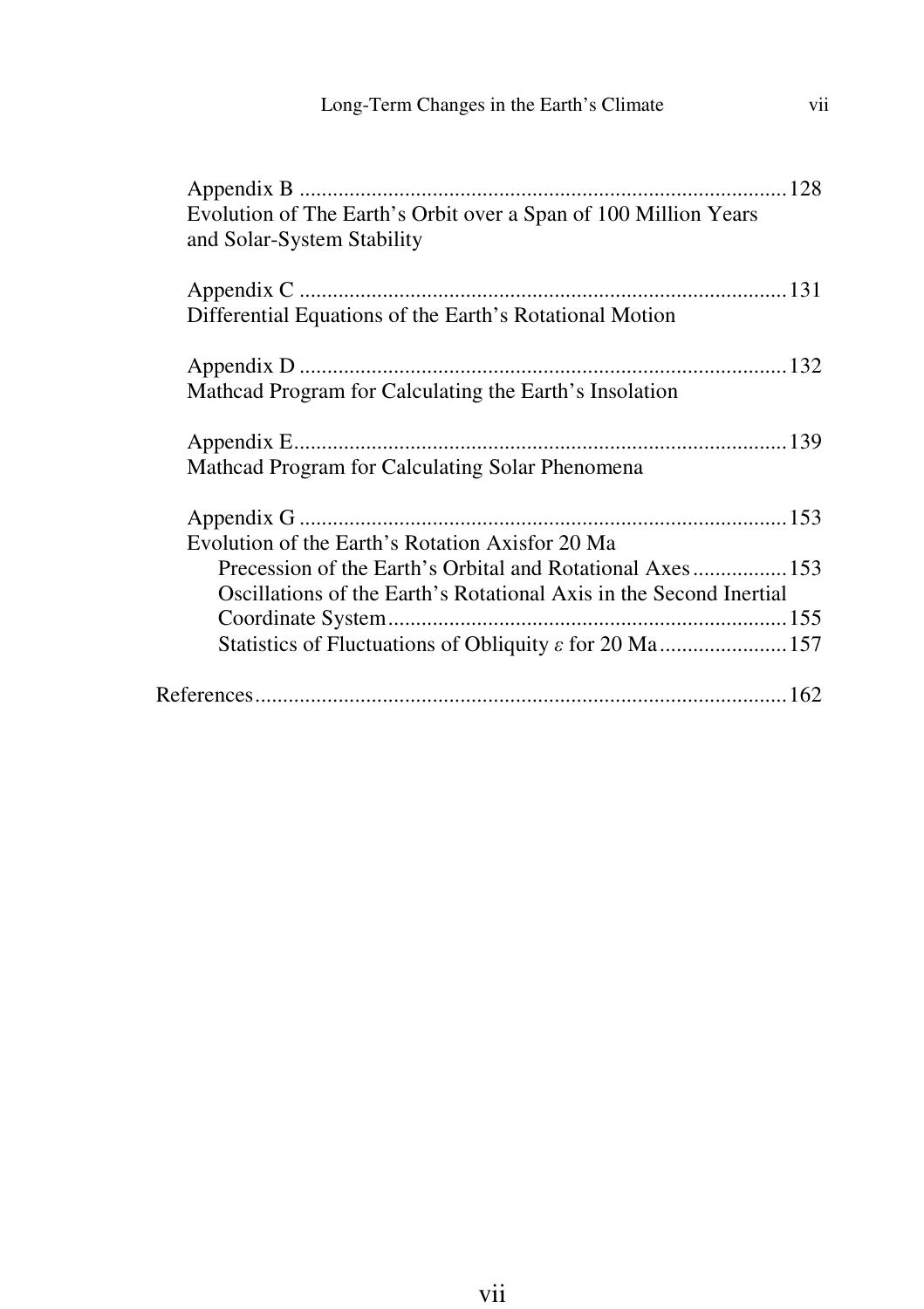## **PREFACE**

Factors causing the alternation of Ice Ages on the Earth constitute one of the most intriguing mysteries in the climate change problem (Zharov, 2019). The present monograph shows that this phenomenon is caused by the oscillation of parameters of the orbital and rotational motion of the Earth. The role of this factor was consistently and with increasing certainty clarified by J.J. Smulsky in three monographs (Melnikov and Smulsky, 2009; Smulsky, 2016a; Smulsky, 2018a). The problem of the evolution of the Earth's orbital motion was posed and investigated in (Melnikov and Smulsky, 2009). The monograph (Smulsky, 2016a) presents results on the evolution of Earth's rotational motion, on the variation of Earth's insolation, and on the correlation with paleoclimate data over a period of 200 thousand years.

The monograph (Smulsky, 2018a) and the present monograph analyze the whole problem for a period of 20 million years. The matter of interest is presented in a form that will be understandable to a wide range of readers. The main results pertaining to the solution of the differential equations of Earth's orbital and rotational motions are given at the end of the book, in the Appendices.

The book begins with a visual representation of the orbital and rotational movements of the Earth (Figure 1), from which daily and annual variations in the amount of solar heat coming to the Earth's surface can be deduced. This representation also illustrates the main aspects in the evolution of those movements, namely, the precession of the Earth's orbital axis *S* and the precession of the Earth's rotational axis *N* around different directions in space represented respectively by vectors *M* and r  $M<sub>2</sub>$ . This picture will help the reader in comprehending the various important features in the evolution of Earth's movements, which are further considered in celestial-mechanical coordinates, and which are only known to a narrow circle of specialists.

Further, the monograph analyzes the evolution of the Earth's orbital motion over different time intervals. Similarly, it discusses the evolution of Earth's rotational motion over the time intervals from 0.1 year to ten thousand years. The author compares his results with available observational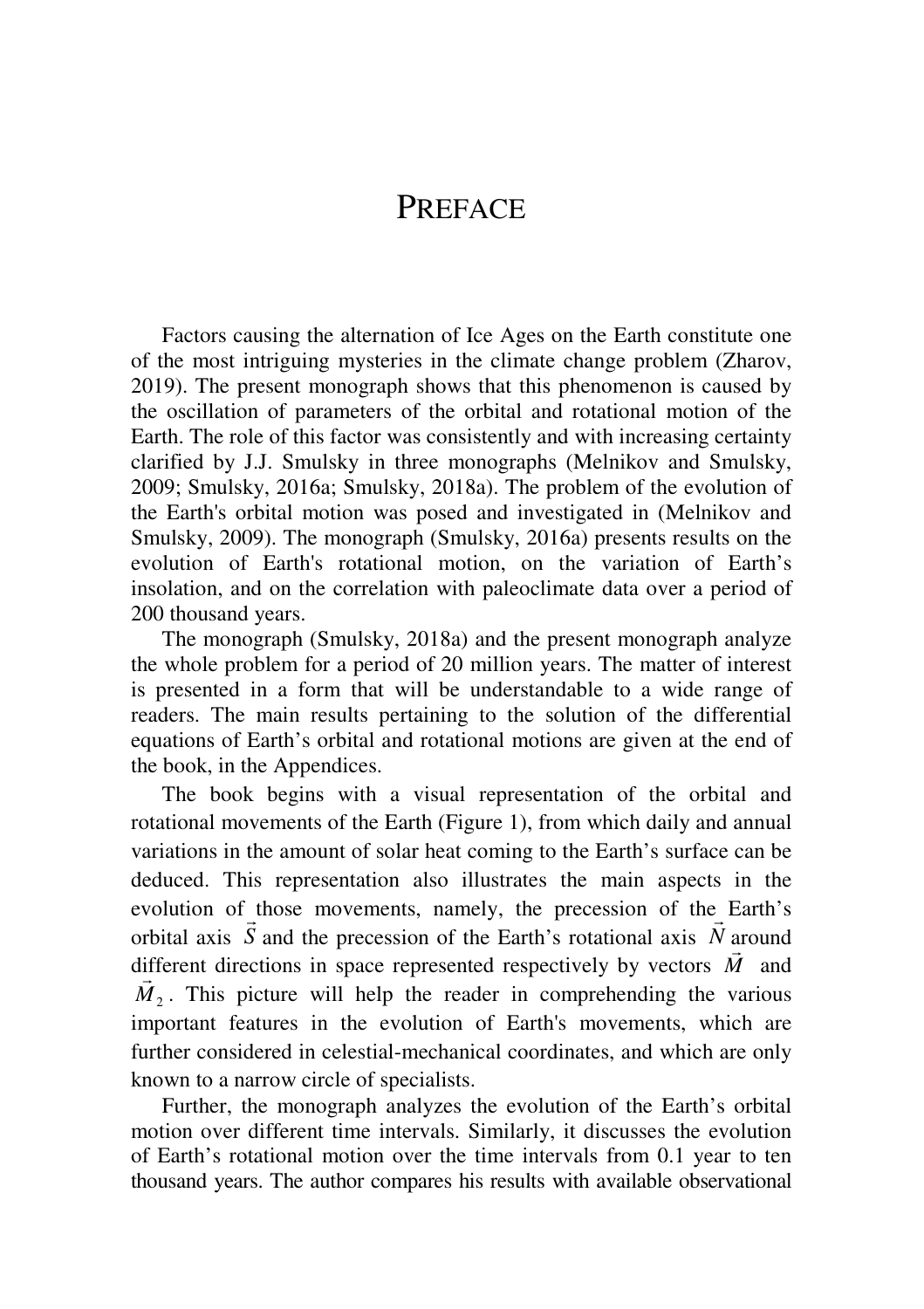data and with numerical results obtained earlier by Sharaf and Budnikova (1969), Laskar et al. (2004a), and other researchers. All the compared results proved consistent. The differences between the author's results for the inclination of the Earth's orbital plane to the Earth's equator, i.e., for obliquity, and the analogous results obtained by other researchers were became noticeable after three thousand years. The reason for those differences lies in different degrees of taking into account the Earth's rotational motion in the Astronomical Theory of Climate Change. In the previous theory, also known as the Milankovitch theory, a simplified treatment of the phenomenon of the Earth axis' precession on the basis of Poisson equations was used.

Those equations were derived from the differential equations of Earth's rotational motion with omitted second-order derivatives and omitted products of first-order derivatives. J.J. Smulsky solves the latter equations numerically without simplification. As a result, he discovered that the oscillations of the Earth's rotation axis in the new theory are seven to eight times larger in amplitude than the oscillations of this axis in the earlier theories. At the end of the book, in the Appendices, this issue is analyzed in more detail. In the following three years, the author worked hard to independently check his solution to the problem of the Earth's rotation; this problem was additionally solved using another three methods. The results were successfully confirmed. In the present monograph (see Figures 65 and 66), J.J. Smulsky explains the physical cause of the large amplitude of Earth axis' oscillations. It turned out that the normal  $S$  to the Earth's orbit and the Earth axis  $N$  (Figure 1) both precess about different directions in space. The vector *S* precesses around the vector *M* of the total angular momentum of the Solar system. In celestial mechanics, the plane normal to this vector is called the Laplace plane. In turn, the Earth's rotation axis *N* precesses around another vector  $M_2$  declined from the momentum vector  $M$  by an angle of 3.2°.

This difference between the precessional motion of the Earth's orbit and that of the Earth's equatorial plane could only be established based on the solution of the differential equations of Earth's rotational motion with high accuracy and over large time intervals. This is a new and important result in celestial mechanics and astronomy. It will help researchers to gain a deeper insight into the structure of the Solar system and its evolution.

After the performed analysis of the orbital and rotational movements of the Earth, graphs follow which illustrate the variation of the Earth's obliquity and insolation over a period of 200 thousand years. The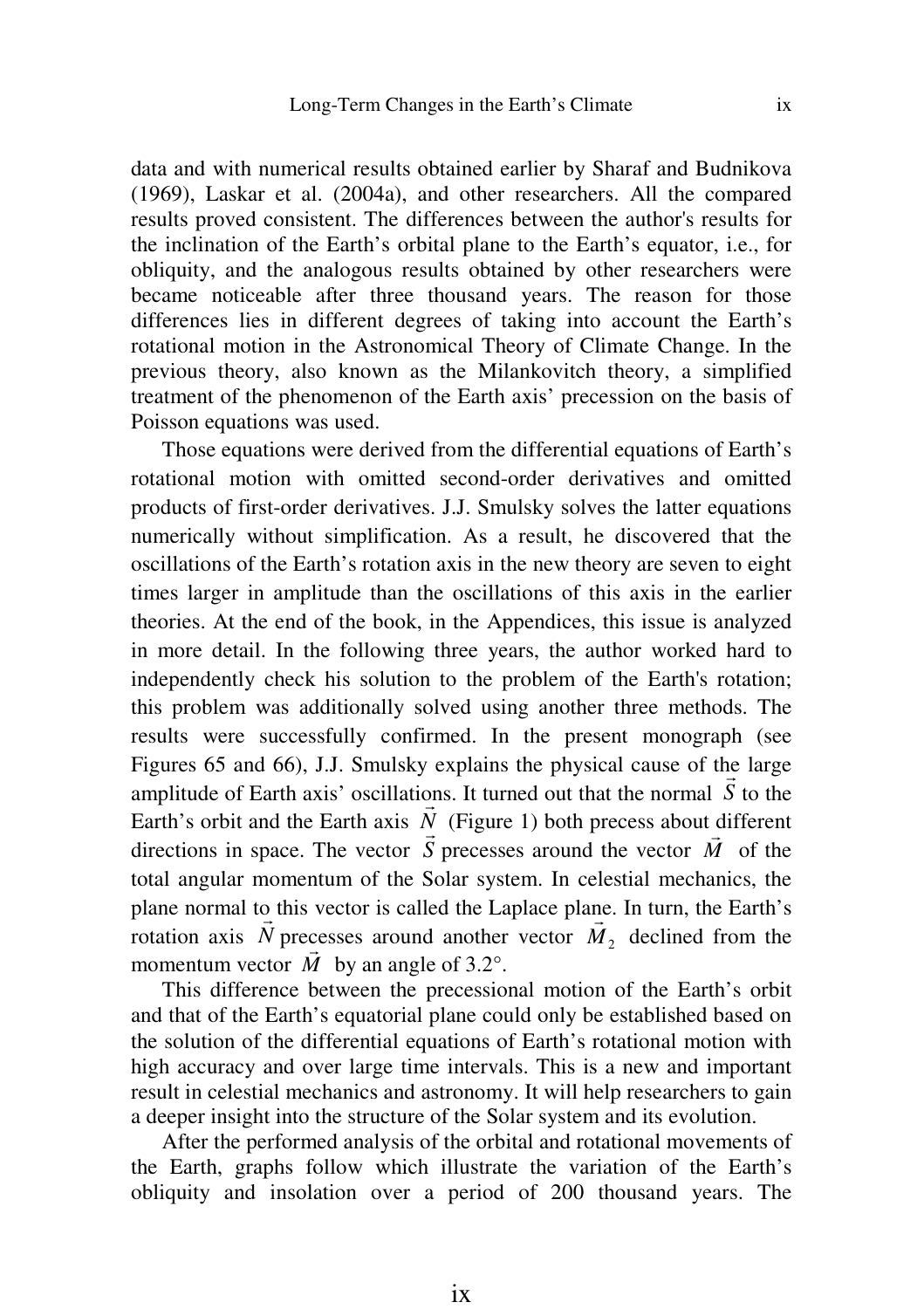insolation extrema are enumerated, the insolation periods of climate change are introduced. It is shown that the data obtained for the last 50 thousand years are consistent with known changes in the paleoclimate. It follows from here that, indeed, insolation fluctuations present the main cause of long-period climate changes.

Further, the variations of the Earth's obliquity and insolation over the intervals of 1, 5, and 20 million years are considered in succession. For comparison, graphs show the changes in these quantities as they were revealed in the previous Astronomical theory of climate change. Following the consideration of data for five-million-year periods, summary plots are given for both the Earth's insolation and its orbital and rotational elements on which the magnitude of insolation depends. Following the consideration of the data for 20 million years, the statistics for obliquity and insolation changes are analyzed.

Changes in obliquity and insolation are also presented for the contemporary epoch and for a period of one million years into the future. The last chapter deals with some additional related issues, including a comparison of insolation periods with marine isotopic stages. The author arrives at a conclusion that marine isotopic stages do not adequately reflect changes in insolation and the paleoclimate.

The basis of this book is formed by graphs arranged in 67 illustrations and with text explaining these graphs. The graphs contain much more information than one can fit in a book of such a small volume. Those graphs will be the subject of analysis for researchers working in various fields of science.

The book presents an important milestone in understanding our world and the processes occurring in it. It is recommended for students and graduate students taking courses in physics and astronomy, and also to those specializing in Earth sciences.

> Dr. Phys.-Math. Sci. Professor V.E. Zharov Head of Celestial Mechanics, Astrometry, and Gravimetry, Physical Department, Lomonosov Moscow State University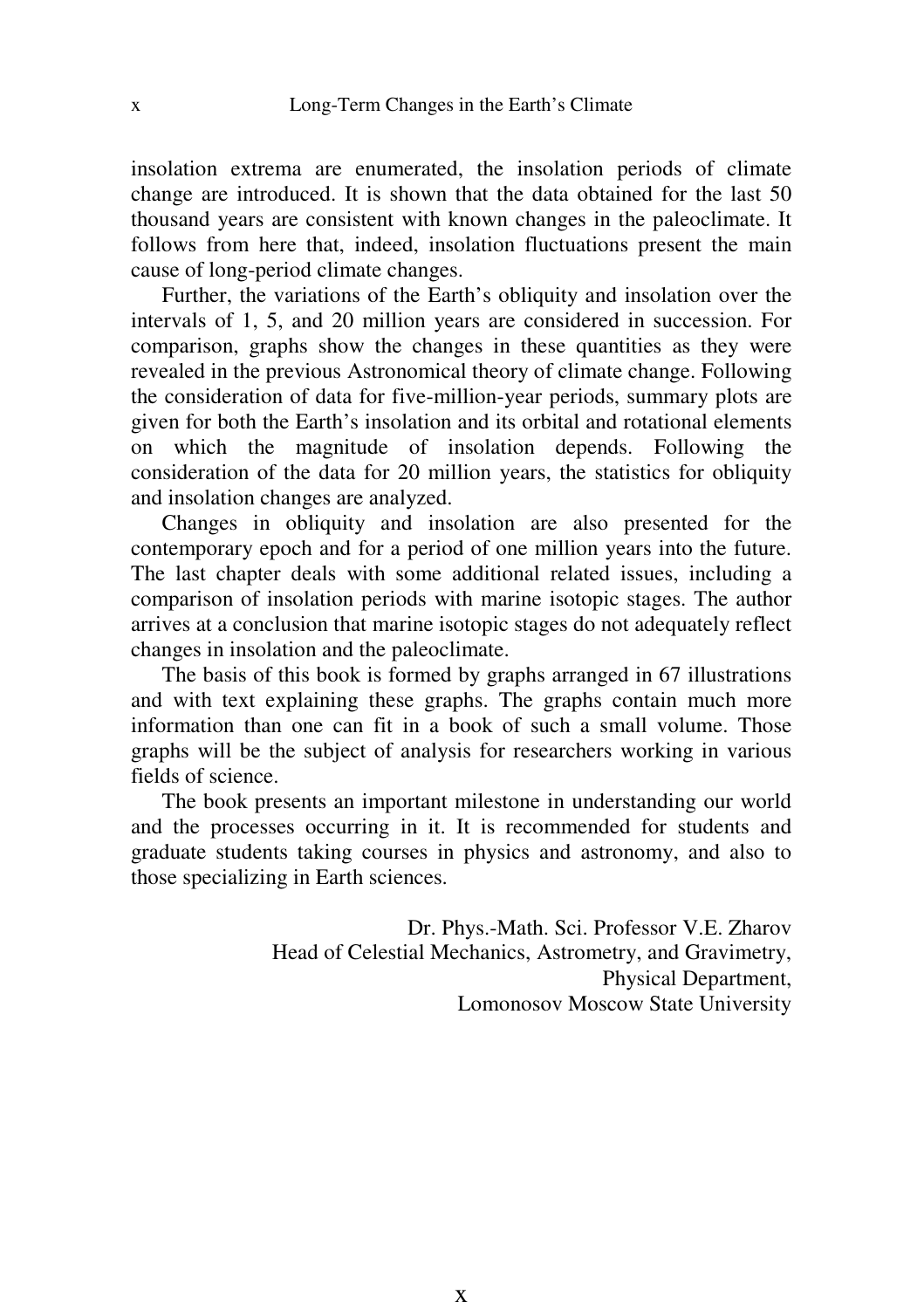### **INTRODUCTION**

Over the past 100 years, there have been several warm and cold spells in the Earth's climate. One of these was a warm period observed in recent decades. Over larger time intervals, lasting for tens of thousands of years, more significant climate changes occurred. During those changes, thick ice sheets formed in northern areas of Europe, Asia, and America. The causes and mechanisms of such long-term climate changes are discussed in the present book.

Almost one hundred years ago, Milutin Milankovitch (Milankovitch, 1920; 1939) developed his Astronomical Theory of Climate Change, also known now as the Astronomical Theory of Ice Ages, or the Orbital Theory of Paleoclimate, or simply the Milankovitch Theory. In this theory, on the basis of just three parameters––the eccentricity *e* of the Earth's orbit, the angular position of perihelion  $\varphi_{p\gamma}$ , and the angle  $\varepsilon$  of the inclination of the orbital plane of the Earth to its equatorial plane––Earth's insolation was calculated at various latitudes.

The solutions by M. Milankovitch were consistently reproduced by several generations of his followers (Brouwer & Van Woerkom, 1950; Sharaf & Budnikova, 1969; Berger & Loutre, 1991; Laskar *et al*., 2004a; Edvardsson *et al*., 2002; and others). However, those authors all followed the path that has been paved over centuries in celestial-mechanics studies. We took another way (Smulsky, 2016b). Namely, we did not use the equations proposed by our predecessors; instead, we derived such equations from starting fundamental principles. Second, while deriving our equations, we tried to only employ the minimum simplifications possible. Third, the problems were solved by numerical methods, using their most accurate versions or some new specially developed techniques.

The problems to be solved while developing the Astronomical Theory of Climate Change were the problem of the orbital motion of Solar-system bodies, the problem of the Earth's rotational motion, and the problem of the Earth's insolation as dependent on the Earth's orbital and rotational elements. In solving the first and third problem, our independent research has confirmed the results obtained by our predecessors. Yet, our results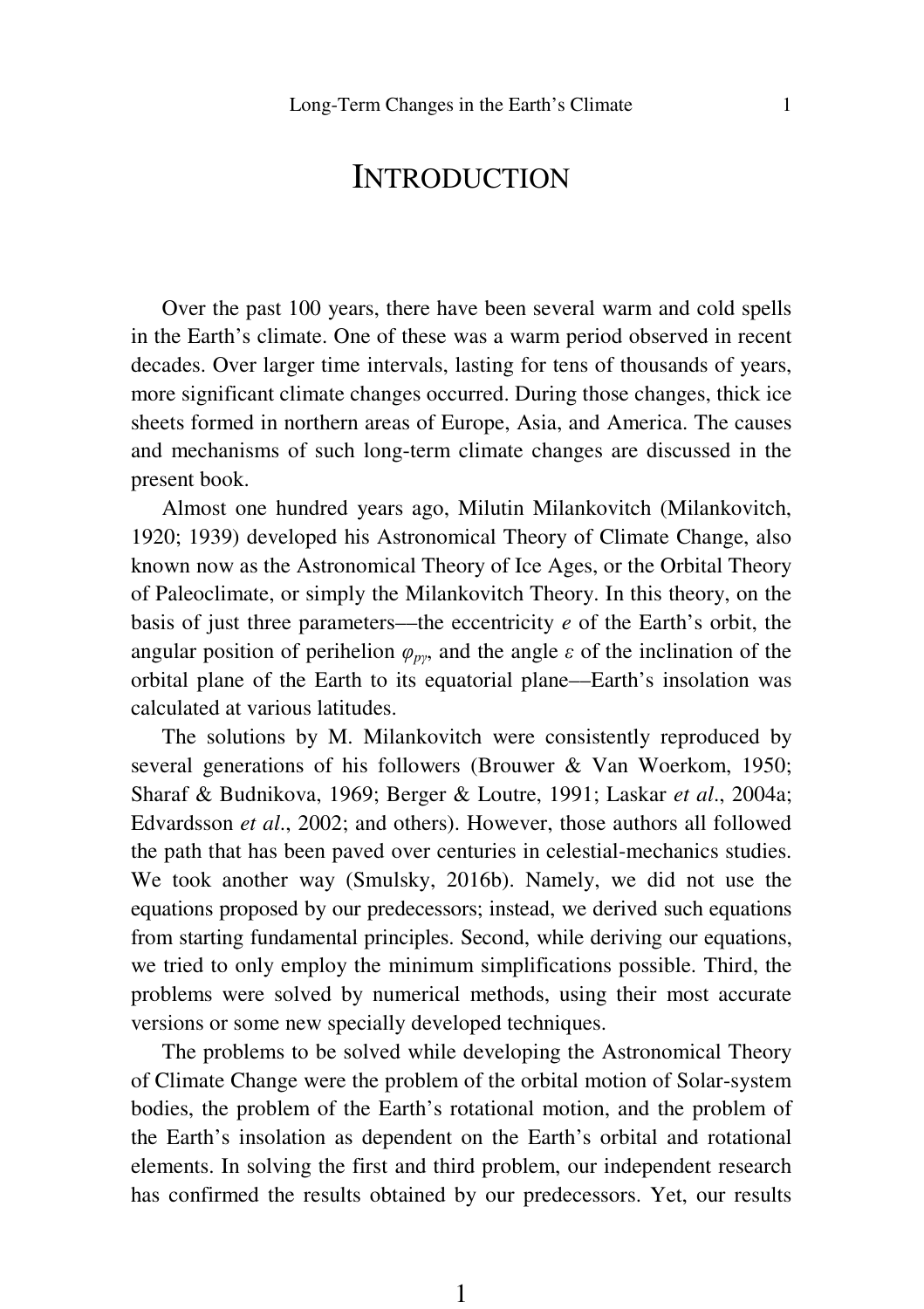concerning the Earth's rotational motion proved to be different, with the oscillation amplitude of obliquity  $\varepsilon$  being seven times greater. Such variations yield insolation changes that clearly explain the climate changes that have occurred in the past.

This book examines the actual side of the problem: how our world functions, why the observed phenomena occur, and how they evolve. The history of the problem, the various aspects of its understanding, and the contributions made by the various authors in its development are not considered.

The problems of the evolution of the Earth's orbital and rotational motions, which form the basis of the Astronomical Theory, are among the most serious challenges in contemporary science. Those problems were successfully solved, and this book presents results that can be comprehended by a wide circle of readers. This is achieved with the help of 67 graphs and drawings. This abundance of illustrations has made the book more concise and informative. Data in the figures greatly exceed the text in volume, and they will serve as the basis for further research in various fields of science.

For those who want to understand the origins of our results, to check and verify them and, maybe, even obtain them for themselves, this book provides all the necessary information in the Appendices.

In this book, there are seven chapters and six appendices. The first chapter deals with the evolution of the orbital and rotational movements of the Earth. First, we present figures and graphs that introduce the main parameters of the Earth's movements in ordinary space and in a spherical coordinate system. Then, changes in the parameters of the Earth's orbital motion over the periods of six thousand and one million years, and changes in the Earth's rotational motion over a period of one million years, are considered.

Processes proceeding on the Earth depend on the relative change of the Earth's orbit with respect to its equator. Over different time intervals from 0.1 to ten thousand years, the evolution of the parameters of the relative motion is shown. In the same chapter, solutions obtained are compared with available observational data and with the numerical results that were obtained by other authors.

The second chapter begins with a consideration of the geometric characteristics of the Earth's insolation. The program for calculating

 $\overline{2}$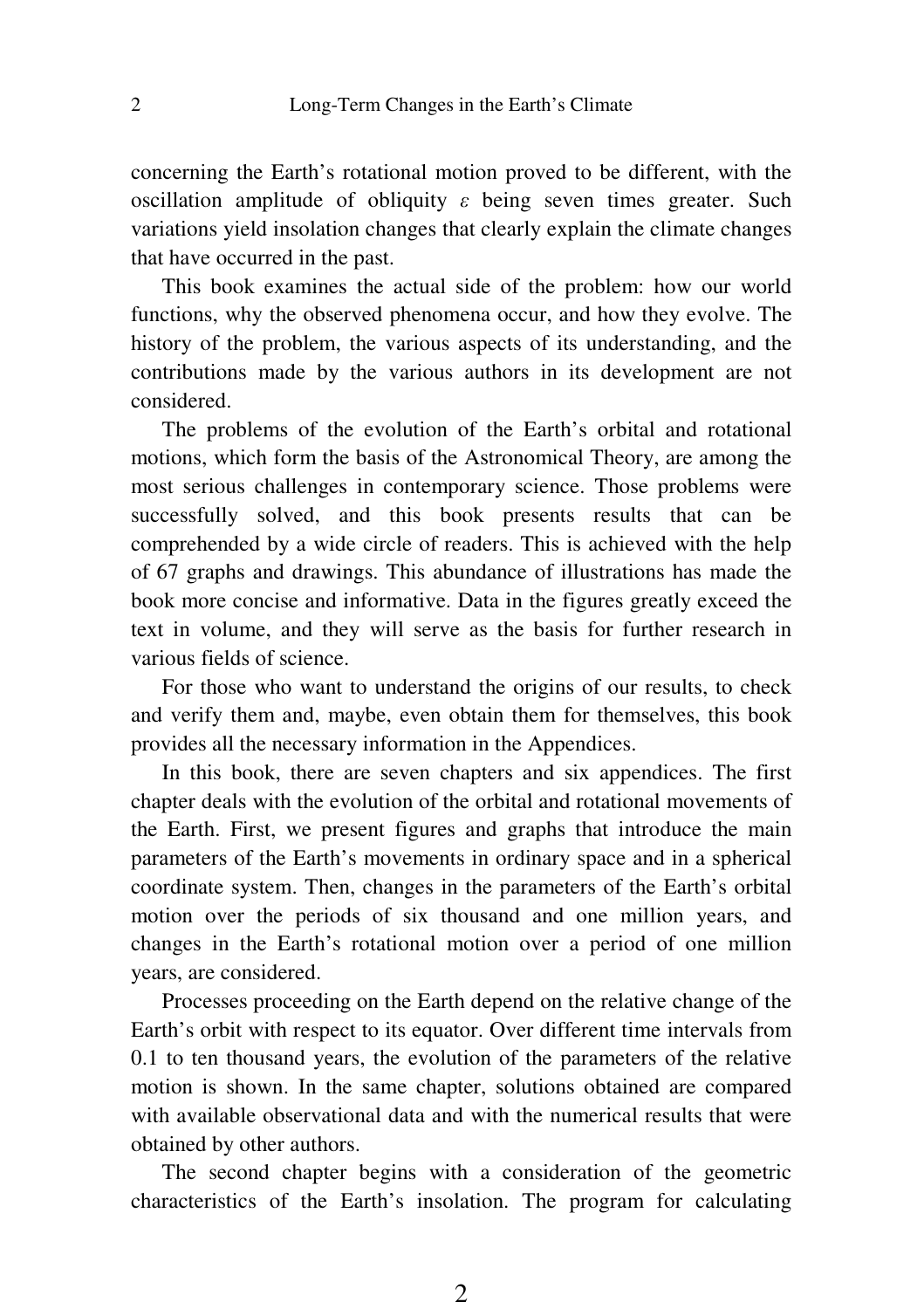insolation components is given in Appendix D. Next, we consider the evolution of the inclination between the orbital plane of the Earth and its equatorial plane, i.e., obliquity, as well as the evolution of Earth's insolation over the last 200 thousand years. The variation of insolation over the Earth's latitude in the contemporary epoch, and in the warmest and coldest epochs, is demonstrated. Over a time interval of the last 200 thousand years, 13 insolation periods of climate change have been identified. Over the interval of the last 50 thousand years, those periods are compared with paleoclimate data, and it is shown that the main events, that is, the Holocene optimum, the penultimate and last Ice Ages, and the warm period between the mentioned glacial periods, are consistent with the identified insolation periods.

The third chapter considers the evolution of the Earth's obliquity and insolation over a period of the last one million years. Climate changes due to insolation are analyzed, and a climate gradation is introduced in the form of six climatic levels. For instance, the grades for a cold climate are as follows: a moderately cold climate, a cold climate, and an extremely cold climate. Further, the evolution of obliquity and insolation during the second, third, fourth, and fifth millions of years is considered.

Those results are summarized in graphs for a period of the last five million years. Also discussed is the evolution of the parameters of the orbital and rotational motion of the Earth over the last five million years. The evolution of the characteristics of the Earth's orbital motion over the last 100 million years is presented in Appendix B, and the evolution of the characteristics of the Earth's rotational motion over the last 20 million years can be found in Appendix G.

In Chapter Four, changes in the obliquity and insolation are presented over million-year time intervals, starting from the sixth millions of years till the 20th millions of years. In all those graphs, as well as in the previous ones, changes in the mentioned quantities according to the previous Astronomical Theory of Climate Change are given for comparison.

Here, distributions of insolation over the Earth's latitude at its most extreme epochs during the last 20 million years are compared.

In the fifth chapter, types of climates due to insolation are analyzed over the last 20 million years. Periods with climate extremes, that is, with extreme cold and extreme warm climate levels, proved to be distributed rather unevenly. Climate characteristics over million-year time intervals,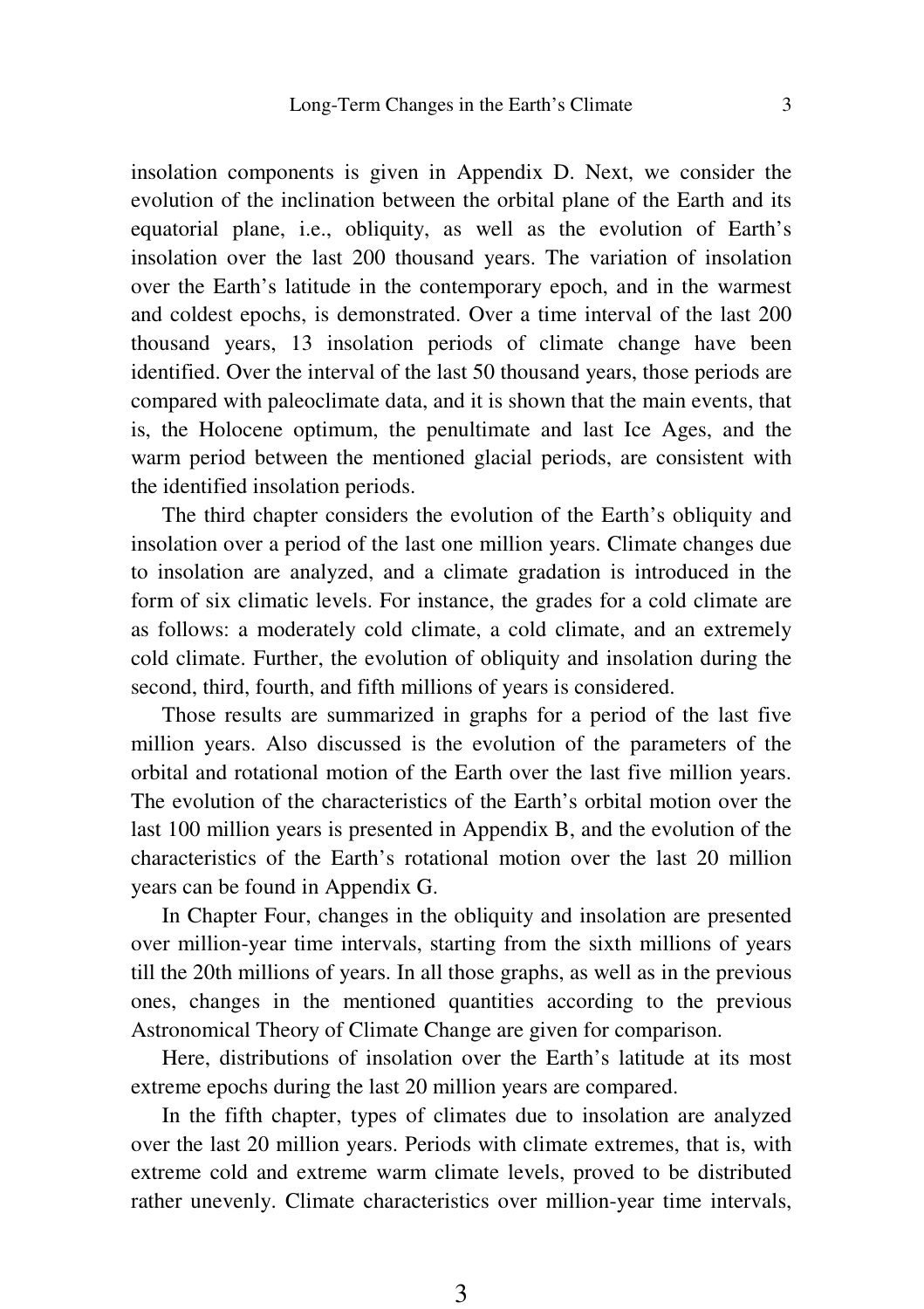that is, a calm climate, an ordinary climate, and a not calm climate, are introduced. Their statistics are given.

In the sixth chapter, changes in insolation occurring during the span of five thousand years ago till 2050 at different latitudes in the Northern Hemisphere are considered at time steps of one year. Short period oscillations of insolation with a period of 18.6 years and less are demonstrated, and reasons for the occurrence of those fluctuations are identified.

The evolution of obliquity and insolation in future epochs is considered over the periods of 200 thousand and one million years. The basic properties of the climate proved to be the same as those in the past epochs. From a comparison of the data on insolation over the period of one million years, it follows that the span of the subsequent million years will see a milder climate than that in the previous epoch.

Chapter Seven, titled "Comparisons, Supplements, and Verification", is devoted to the consideration of some additional issues widening the application of the new Astronomical Theory of Climate Change. In the first Section, the insolation periods of paleoclimate are compared with marine isotopic stages (MIS) over a period of the last five million years. MIS periods were identified by analyzing the change in the content of heavy oxygen isotope <sup>18</sup>O in the bottom sediments of the World Ocean. As a result of this analysis, it is found that MISs do not adequately reflect paleoclimate changes.

In the second Section, the movement of the Sun in the sky at different latitudes, and at different times of the day and in different years, is considered. On this basis, the length of daylight is analyzed, including the length of the polar day and the time of its onset. The results are provided in the form of graphs and illustrations, both for the present epoch and for others. The program for calculating solar phenomena is given in Appendix E.

Section Three discusses the evidence of the results obtained. The formulation of problems in the new Astronomical theory and in previous theories is considered. In the new statement of this theory, four problems are posed and evidence is presented for each of them. The physical reason that distinguishes the new Astronomical theory from its previous version is also explained here.

4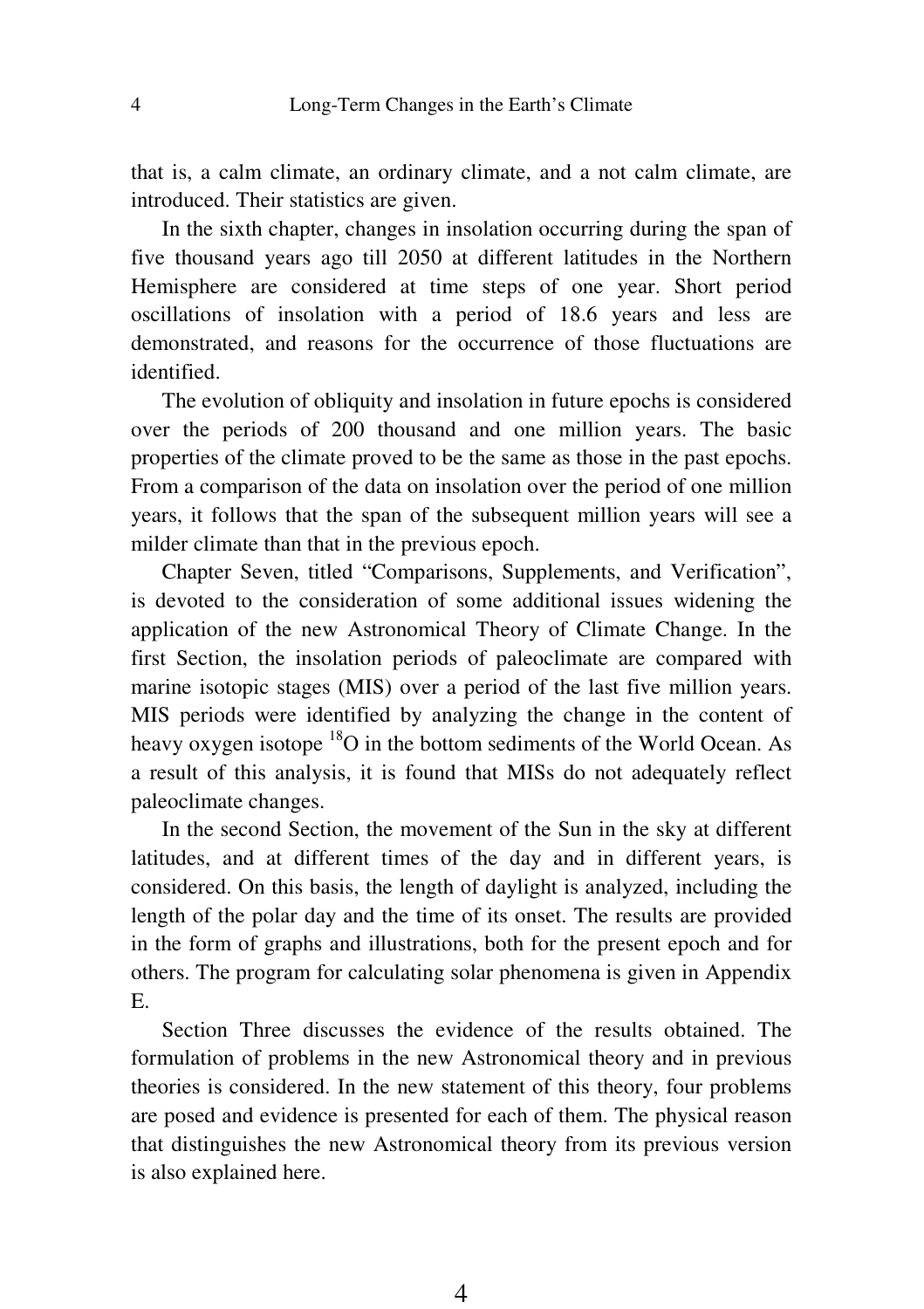The Appendices present the differential equations of Earth's orbital and rotational motions, the evolution of the Earth's orbital motion over the last 100 million years, and the evolution of the Earth's rotational motion over the last 20 million years. The precession of the Earth's axis of rotation and its oscillations in different coordinate systems are analyzed. They also consider the statistics of obliquity oscillations over a period of the last 20 million years.

The present book is intended for a wide circle of readers. It will be of interest to the researchers working in the fields of earth sciences, astronomy, mechanics, and physics. The book can also be used by students and graduate students during the preparation of their term papers and dissertations.

The results of the new Astronomical theory of climate change reported in this book are based on the solutions of the problems of the Earth's orbital and rotational motion which were obtained on the supercomputers of the Joint-Use Center "Siberian Supercomputer Center of ICM & MG, SB RAS".

This book is a result of my 30-year activities at Institute of Earth's Cryosphere, Tyumen Scientific Center of SB RAS, Federal Research Center. While completing this research, I enjoyed the friendly help of my younger colleagues, many of whom were my students. At many important stages, my sons, Leonid and Yaroslav, also strived to help me. I express my sincere gratitude to all my disciples for their kind help.

Please send all comments and suggestions concerning this book to the following address: 625026, Tyumen, Malygina Street, 86, Institute of the Earth's Cryosphere.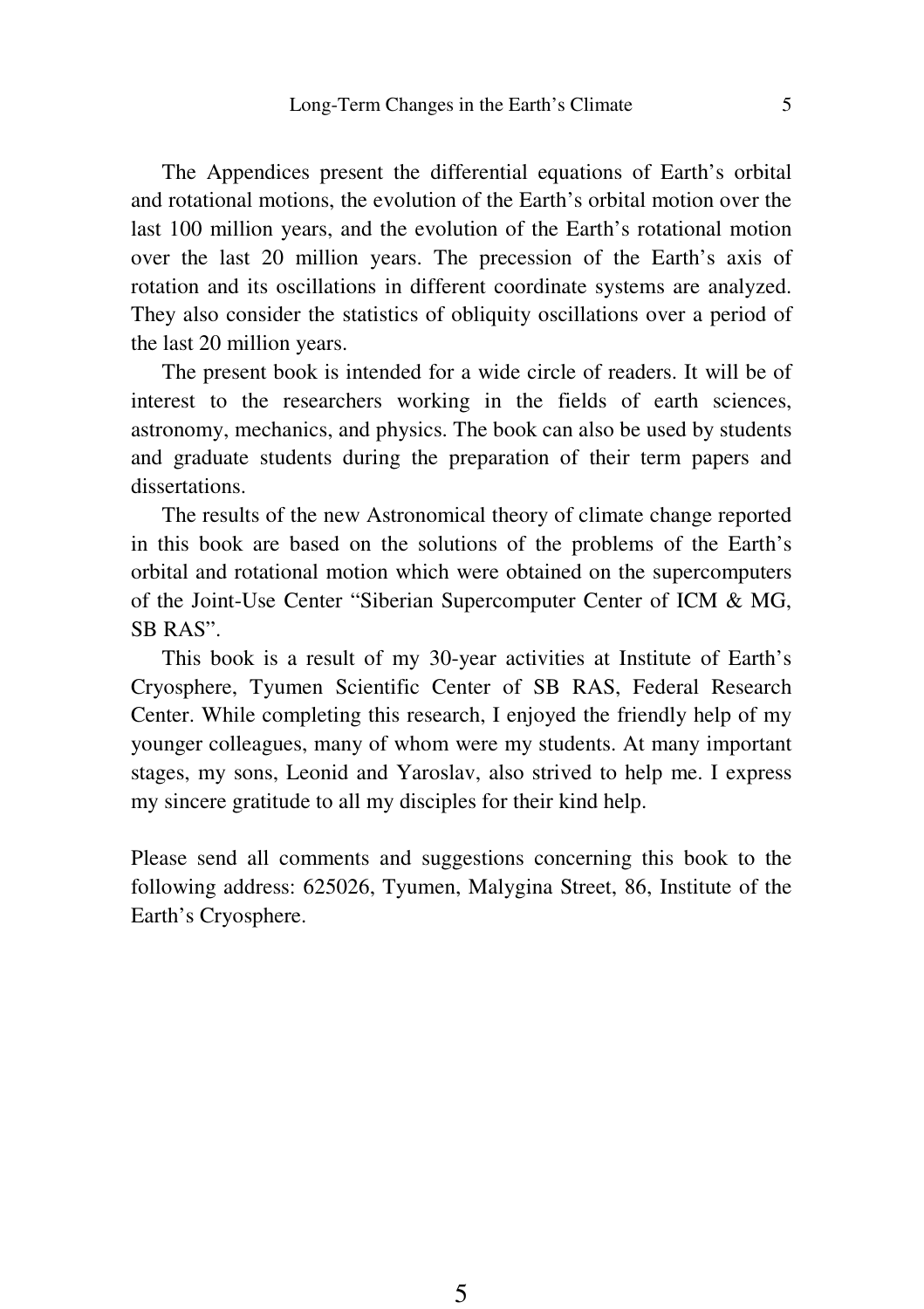## CHAPTER ONE

## EVOLUTION OF THE EARTH'S ORBITAL AND ROTATIONAL MOVEMENTS

### **The Earth's movements and their changes**

The Earth moves in an elliptical orbit around the Sun, which is located at the focus of the ellipse (Figure 1). The smallest distance between the Sun and the Earth in perihelion is designated as *Rp*, and the largest one in aphelion, as  $R_a$ . The period of the Earth's motion relative to the fixed space attached to the Solar system is  $P_{sd} = 365.25636042$  days. The period  $P_{sd}$  is called the sidereal period of the Earth's revolution around the Sun. The orbital motion of Earth proceeds in a counterclockwise direction if the Earth's orbit is observed from the North Pole of the Earth *N*. Perpendicular to the Earth's orbital plane is the orbital axis, which is designated as  $S$ .

The Earth rotates around its axis  $N$  relative to fixed space with an angular velocity  $\omega_F = 7.292115 \cdot 10^{-5}$  1/sec in counter-clockwise direction, like it does when moving in orbit. The value of  $\omega_E$  is such that the Earth executes a complete rotation in 0.99726968 day. The Earth's rotation axis *N* is inclined to its orbital axis *S* at an angle equal in the contemporary epoch to  $\varepsilon = 23.43^{\circ}$ . During the orbital motion, the Earth's rotation axis *N* remains fixed in space (Figure 1). That is why at two points in the orbit, on the dates of 03.20 and 09.22, the axis *N* becomes perpendicular to the line that connects the Earth and the Sun; in other words, in such situations, the Sun occupies a position with respect to the Earth in the equatorial plane. Therefore, in the latter case, the Southern and Northern Hemispheres become equally illuminated by the Sun, with the duration of the day being equal to the night. These points (Figure 1) are called the day of the spring  $(20.03)$  and autumn  $(22.09)$  equinoxes. At the moment of 06.21, the axis  $N$  is least inclined to the line connecting the Earth and the Sun; hence, the Northern Hemisphere is illuminated by the Sun to the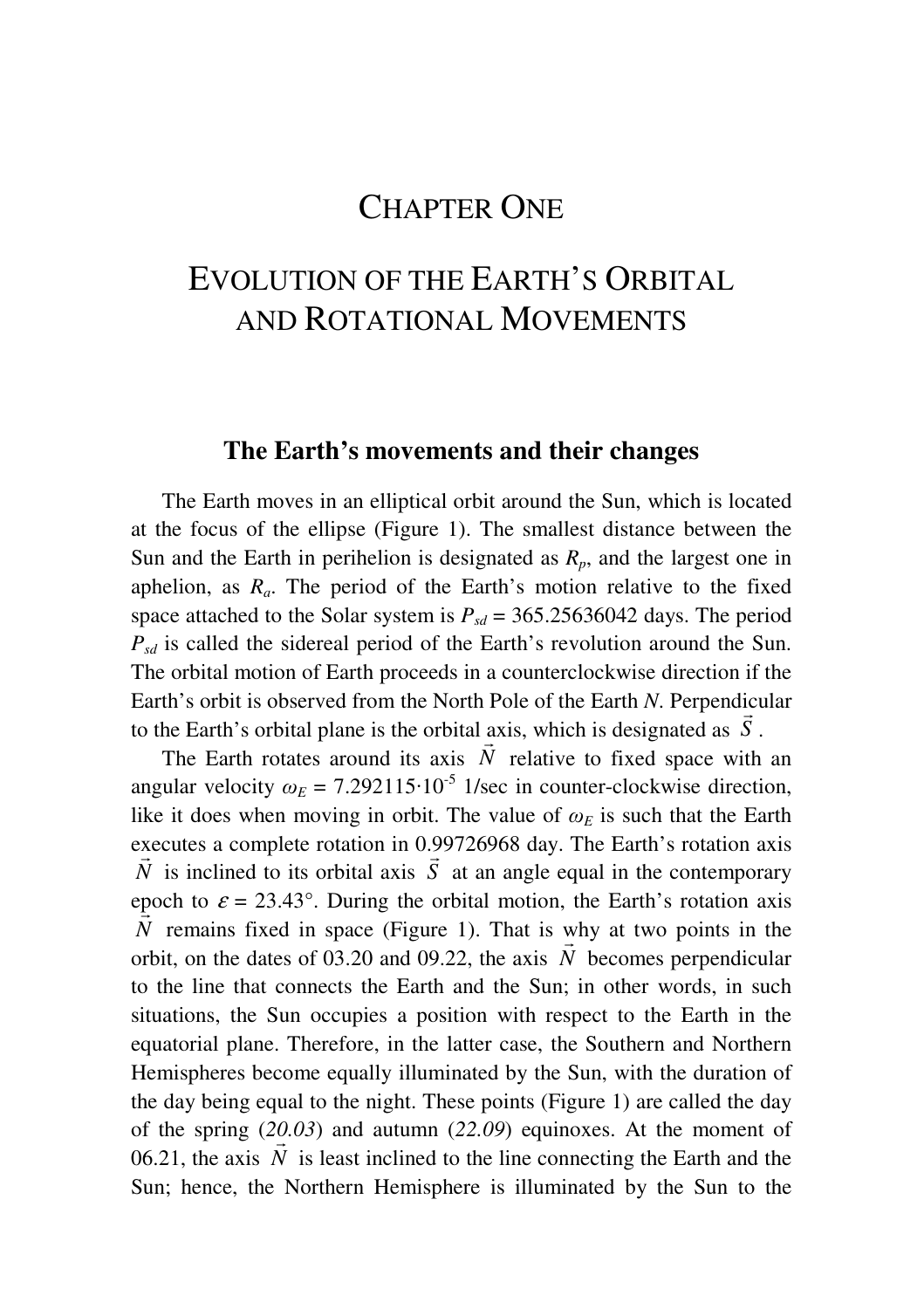$\overline{a}$ 

7

greatest extent here. On the date of 12.21, the axis *N* turns out to be most inclined to the above-mentioned line; therefore, the Earth's Southern Hemisphere becomes better illuminated by the Sun and, at high latitudes, a polar night sets in in Northern Hemisphere. In the above two situations of extreme angles, with the approach to these angles and departure from them taken into account, a few days pass, and so these points are called respectively the day of the summer (*21.06*) and winter (*21.12*) solstices.



Figure 1. Position of the Earth in its orbit in 2025 by the day of spring equinox (*20.03*), summer solstice (*21.06*), autumn equinox (*22.09*), and winter solstice (21.12). The duration (in days) of the Earth's motion in spring (92.7  $d$ ), in summer (93.7 d), in autumn (89.9 d), and winter (89.0 d):  $N$  is the Earth's rotation axis and  $M_2$  is the vector around which this axis precesses with a period of 25.74 thousand years;  $S$  is the Earth's orbital axis and  $M$  is the vector around which this axis precesses with a period of 68.7 thousand years; the value of the angular velocity  $\omega_E$  corresponds to one complete revolution of the Earth around its axis performed in 0.99726968 day;  $e = (R_a - R_p)/(R_a + R_p)$  is the Earth orbit's eccentricity;  $\varepsilon$  is the inclination of the rotation axis of the Earth *N* to its orbital axis S; and  $\varphi_{p\gamma}$  is the perihelion angle.

The inclination of the Earth's axis *N*  $\overline{a}$  to its orbital axis *S*  $\overline{a}$  leads to a change in light-day length both during a year and during one and the same day at different latitudes. On the day of summer solstice (*21.06*), there is a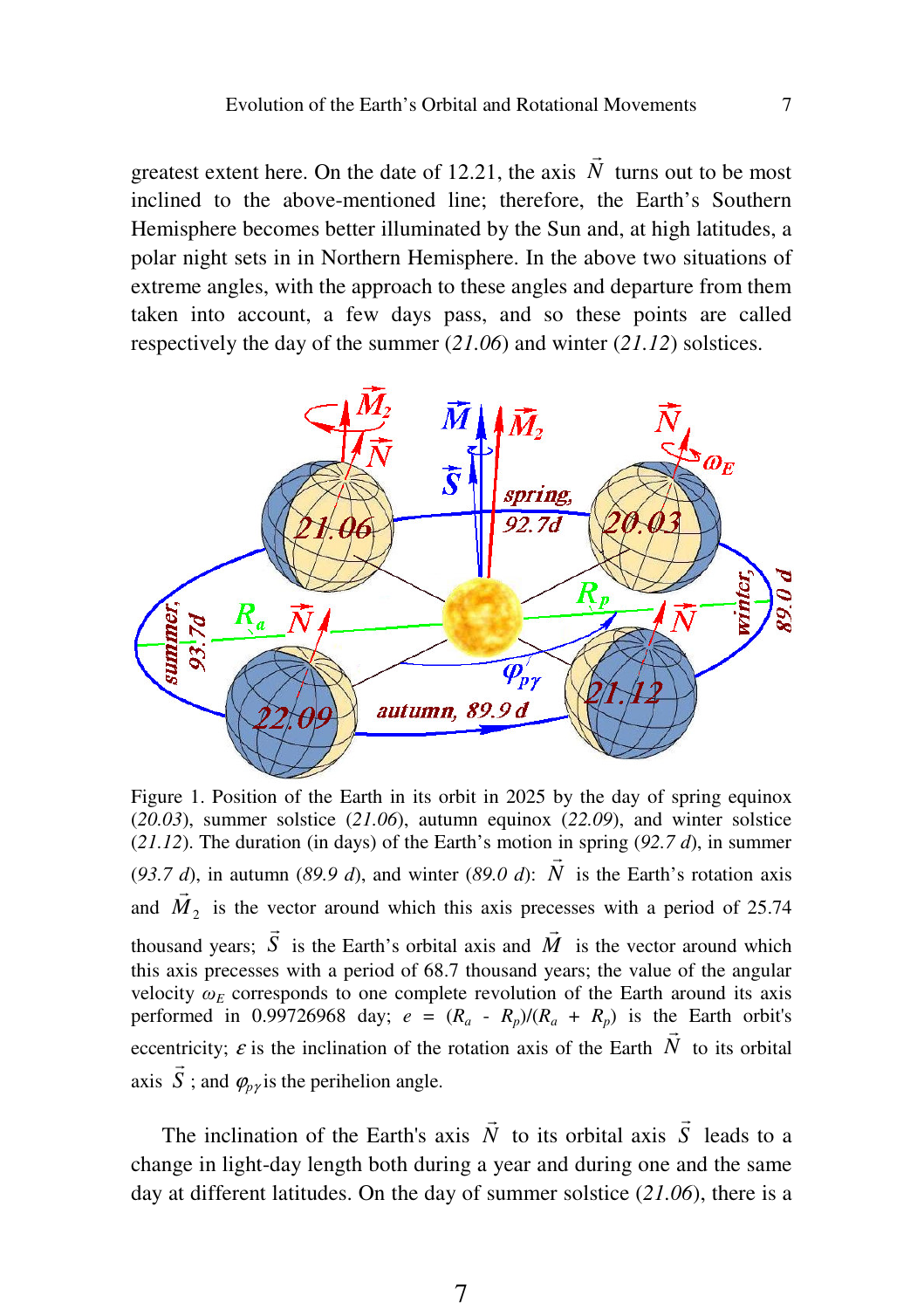8

polar day on the territory from the North Pole to the Arctic Circle. Then, with decreasing latitude, the light day becomes shorter, reaching 12 hours at the equator while a polar night stands on the Earth's part below the Southern Polar Circle. On the contrary, on the day of winter solstice (*21.12*), there is a polar night on the territory from the North Pole to the Arctic Circle and then the day starts increasing. At the equator, the day length is 12 hours, and a polar day sets in on the territory below the Southern Polar Circle. When approaching the equinoxes of March 20 and September 22, the difference between the days at different latitudes diminishes, and the day length at those points at all latitudes becomes identical, and it is equal to 12 hours.

As the Earth moves in its orbit, seasons gave way to one another. The duration of the seasons is determined by the time during which the Earth moves in its orbit along certain segments of the latter. Over the section from the day of spring equinox (March 20) till the day of summer solstice (June 21), the duration of spring is 92.7 days; in the *summer* section, the summer duration is 93.7 days; in the *autumn* section, the autumn duration is 89.9 days; and in the *winter* section, the winter duration is 89.0 days.

The orbital and rotational movements of the Earth considered above determine its climate in the present epoch. However, those movements change as time passes, and the Earth's climate undergoes changes. The position of the Earth's orbit changes in space. The orbital axis *S* (see Figure 1) rotates or, in other words, precesses around a fixed direction in space  $M$ . The precession proceeds in clockwise direction with a period of 68.7 thousand years. The Earth axis  $N$  also precesses clockwise around another direction  $M<sub>2</sub>$ , which is fixed in space. The period of the latter precession is 25.74 thousand years. Besides, the axes *S* .<br>⊣ and *N* .<br>→ Exercise E areas S and N oscillate about their own precession axis:  $M$  and  $M<sub>2</sub>$  respectively. In addition to those movements, the shape of the orbit changes, i.e., its eccentricity varies in the range from 0 to 0.064 (the current value is 0.016). The position of the perihelion also undergoes changes. Today, the perihelion occupies a position in the *winter* section of the Earth's trajectory (Figure 1), with the winter having come to the Northern Hemisphere. Since the perihelion of the Earth's orbit rotates in counterclockwise direction with a mean period of 147 thousand years, its position in other epochs can be anywhere in the orbit.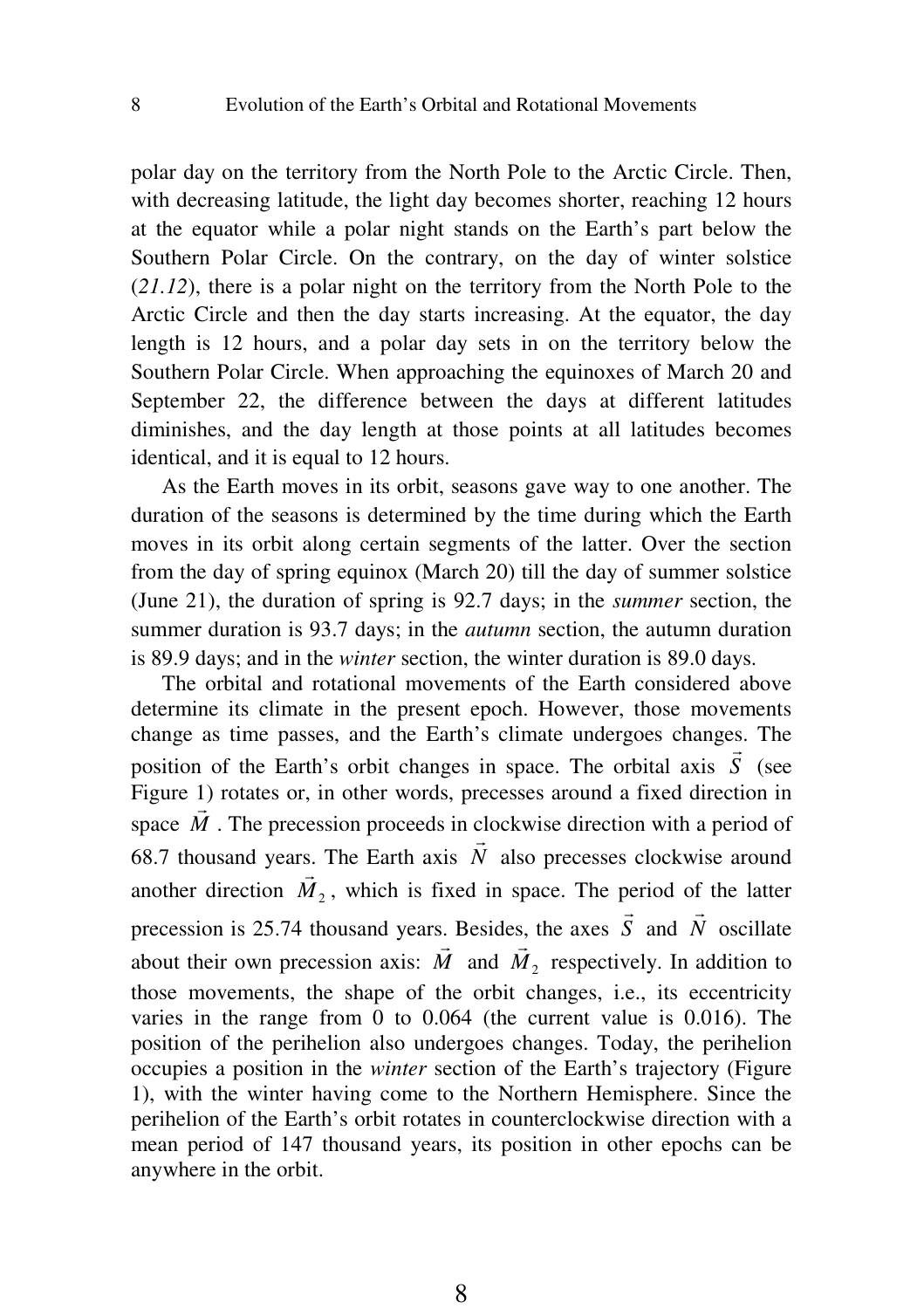These changes to the Earth's orbital and rotational movements lead to a change in the Earth's climate. Below, we will consider these changes in more detail.

#### **Evolution of the Earth's orbital motion**

The evolution of the Earth's orbital motion is considered in a fixed coordinate system *xyz* with the origin located at the center *O* of celestial sphere *1* (Figure 2).



Figure 2. Parameters of the Earth's orbit and axis in the stationary equatorial and stationary ecliptic coordinate systems (*xyz* and *xeyez<sup>e</sup>* , respectively): *1* is celestial sphere. The planes by epoch Т*<sup>s</sup>* : *2* the Earth's equatorial plane and *3* the Earth's orbital plane. The planes are shown by epoch  $T: 4$  the Earth's equatorial plane and *5* the Earth's orbital plane. The unit vectors are as follows: *N* is the Earth axis' unit vector;  $S$  is the Earth orbit's unit vector;  $M$  is the unit vector of the Solarsystem's angular momentum;  $\gamma_0$  is the vernal equinoctial point by epoch  $T_s$ ; *B* is the position of perihelion on the celestial sphere;  $\varphi_{\Omega} = \gamma_0 \gamma_2$  is the angle of the ascending node of the orbit;  $\varphi_p = \gamma_2 B$  is the perihelion angle; and *i* is the angle of the orbital inclination.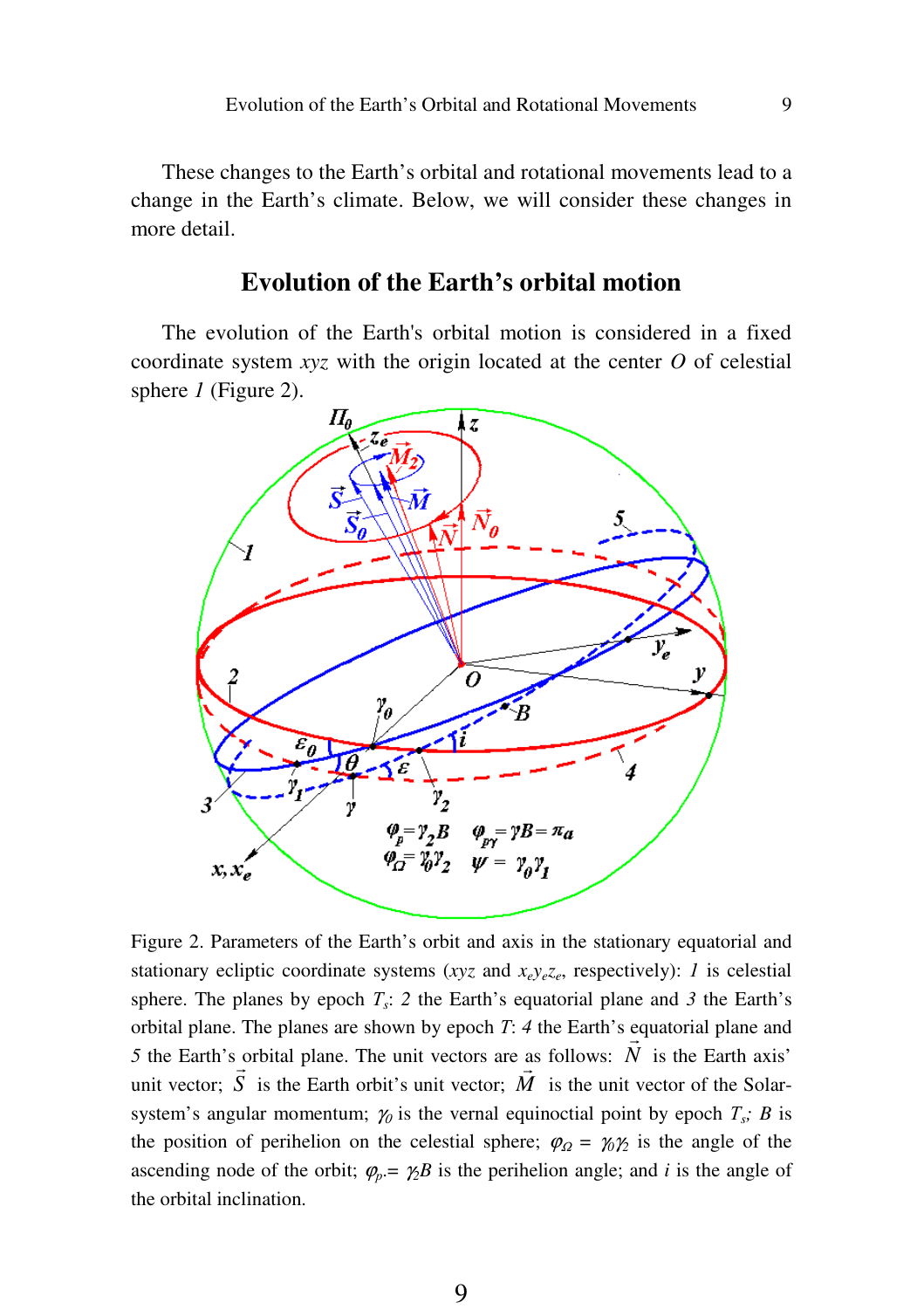10

Note that, depending on the particular problem under consideration, the point *O* can be located either at the center of mass of the Solar system, at the center of the Sun, or at the center of the Earth.

As a result of the interaction of Solar-system bodies, the equatorial plane of the Earth *2* and its orbital plane *3* change their positions: *2* and *3* in epoch  $T_s$ , and 4 and 5 in epoch T. Epoch  $T_s$  is considered to be the epoch of 2000.0 with the Julian-day number  $JD_s = 2451545$ . Since the annual motion of the Sun on the celestial sphere *1* relative to the Earth proceeds along circles *5* or *3*, the planes of those circles are also called the planes of moving and motionless ecliptics, respectively. The coordinate system *xyz* is related with the plane of motionless equator *2*. The moving plane of the Earth's orbit *5* is characterized by the angle  $\varphi_{\Omega} = \gamma_0 \gamma_2$ , which defines the angular position of the ascending node γ*2*, and by the inclination angle *i*.

The Earth moves around the Sun in an open trajectory similar in shape to an ellipse. At one point of the trajectory, at the perihelion, the Earth approaches the Sun to the closest distance  $R_p$ . At the opposite point, the aphelion, the Earth moves away from the Sun to the largest distance *Ra*. In Figure 2, the projection of the perihelion onto the celestial sphere *1* is marked with the character *B*, with its position being coordinated by angle  $\varphi_p = \gamma_2 B$ . The shape of the orbit is defined by the eccentricity

$$
e = (R_a - R_p)/(R_a + R_p) \tag{1}
$$

and the orbit's semi-major axis is  $a = (R_a + R_p)/2$ .

The evolution of the Earth's orbital motion can be determined as a result of the solution (Smulsky, 1999; Smulsky, 2003; Grebenikov & Smulsky, 2007; Melnikov & Smulsky, 2009; Smulsky, 2012a; Smulsky, 2012b) of the differential equations of motion of Solar-system bodies (see Equations (7) in Appendix A). The points in Figure 3 represent the dynamics of the Earth's orbital elements: eccentricity *e* and angles  $\varphi_{\Omega}$ , *i*, and  $\varphi_p$ . Over a span of six millennia (from -3 to 3 thousand years), the eccentricity е and the orbital inclination *i* both decrease in magnitude while the perihelion angle  $\varphi$  increases. Simultaneously, the angle of the ascending node  $\varphi_{\Omega}$  at the beginning of the above interval first decreases and then increases in magnitude. In the latter case, the angle  $\varphi_{\Omega}$  attains its minimum value at a time of one thousand years before 30.12.1949. Unlike other parameters, the perihelion angle  $\varphi$  varies non-uniformly.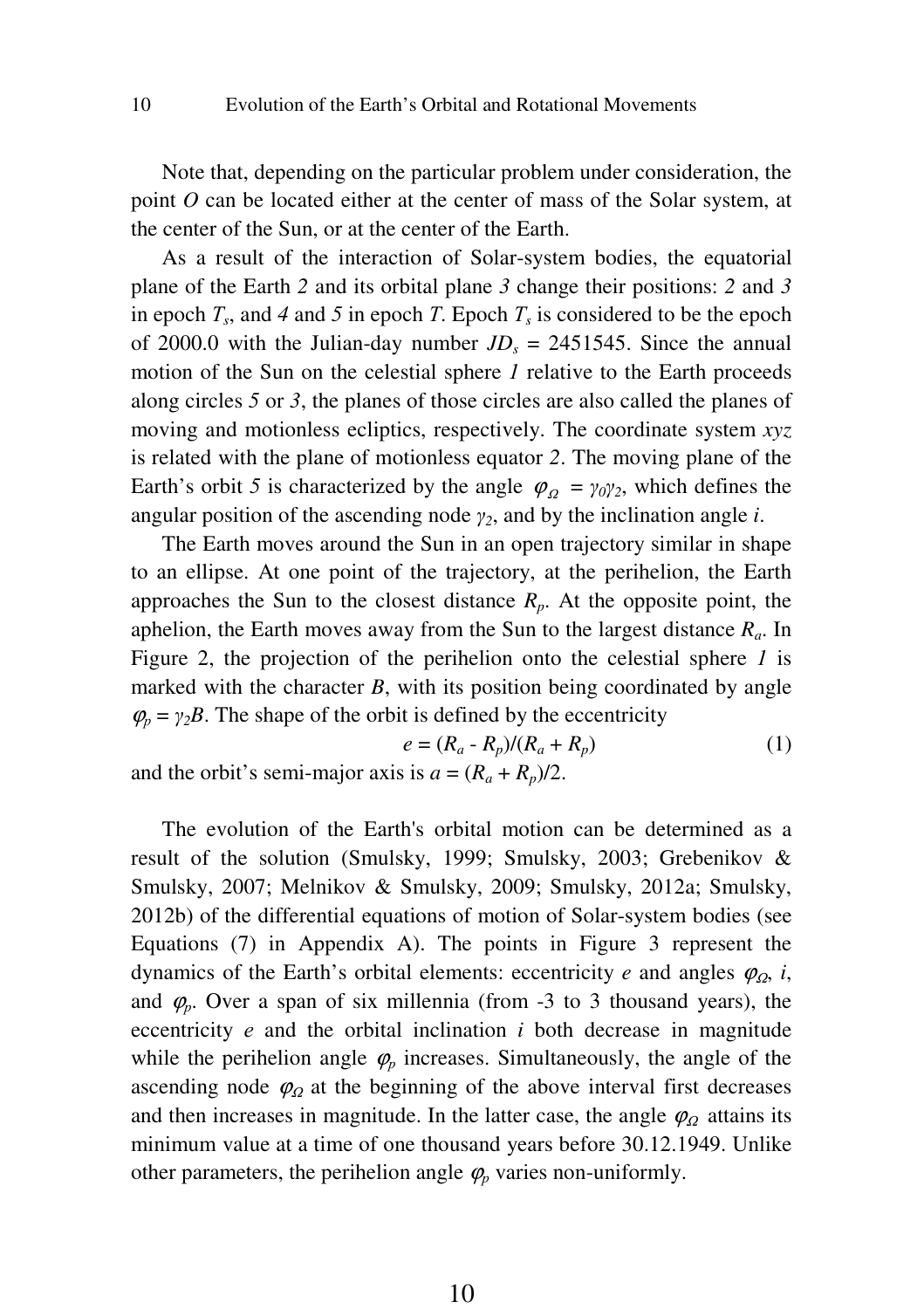

Figure 3. Secular variations of the Earth's orbit (points *1*) and the comparison with approximations of the observational data of (Newcomb, 1895) and (Simon *et al.*, 1994) (lines *2* and *3*, respectively): *e* is the eccentricity; *i* is the inclination of the orbital plane of the Earth to its equatorial plane by 2000.0;  $\varphi$ <sub>Q</sub> is the angular position of the ascending node of the orbit with respect to the *x* axis by the epoch of 2000;  $\varphi_p$  is the angular position of perihelion in the orbital plane reckoned from the ascending node  $\gamma_0$ ;  $\Delta a$  and  $\Delta P$  are the deviations of the semi-major axis and the orbital period, respectively, from their mean values over six thousand years; the angles are given in radians, ∆*a* in meters, ∆*P* in centuries, and the time Т is counted from 30.12.1949 in centuries; the interval between the points is 200 years; and 1 *cyr* is a century.

The deviations ∆*a* and ∆*P* show that the semi-major axis of the Earth's orbit *a* and the period *P* of the Earth's revolution around the Sun both oscillate within some narrow intervals around the mean values of those quantities. Lines *2* and *3* in Figure 3 show the average changes of those parameters according to the observations by S. Newcomb (Newcomb, 1895) and J. L. Simon *et al*. (Simon *et al*., 1994). From the graphs of *e*, *i*,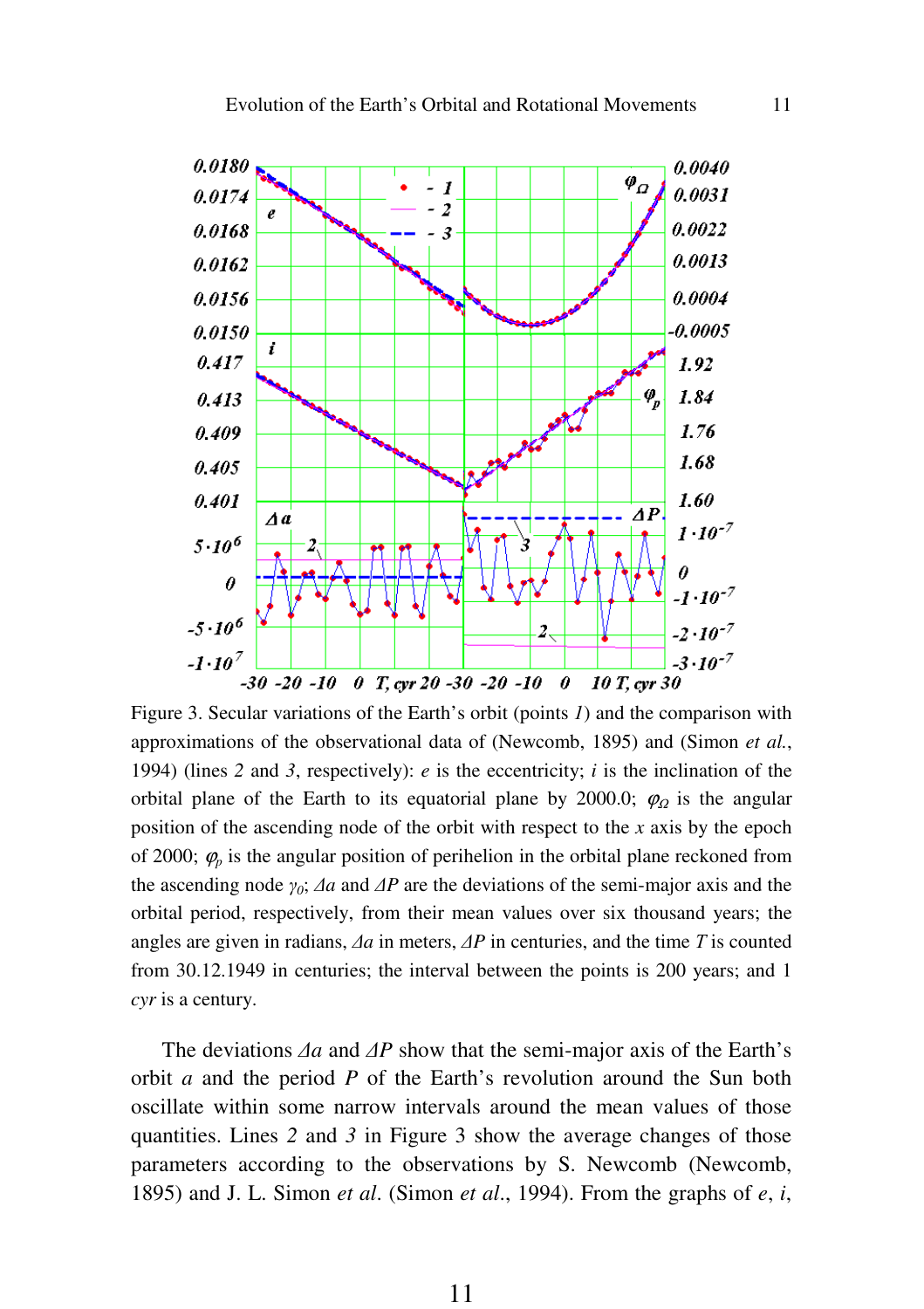$\varphi_{\Omega}$ , and  $\varphi_{\nu}$ , it is seen that the calculated data are well supported by observations, with the ranges of observed oscillations, ∆*a* and ∆*P*, being within the typical observational error (Newcomb, 1895; Simon *et al.*, 1994).



Figure 4. The evolution of the Earth's orbital elements for the last one million years: *e* is the eccentricity;  $\varphi_{\Omega}$  is the angle of the ascending node of orbit; *i* is the orbit's inclination;  $\varphi_p$  is the perihelion angle; T is the time in million years counted from 30.12.1949;  $T_{el}$ ,  $T_{\Omega}$ , and  $T_i$  are the least periods (in thousand years) of the oscillations of eccentricity, ascending node, and orbital inclination, respectively; and  $T_p$  is the average (over one million years) period of perihelion rotation.

Figure 4 shows the evolution of the Earth's orbital elements,  $e$ ,  $\varphi_{\Omega}$ , *i*, and  $\varphi_p$ , over the past one million years. The shortest period of eccentricity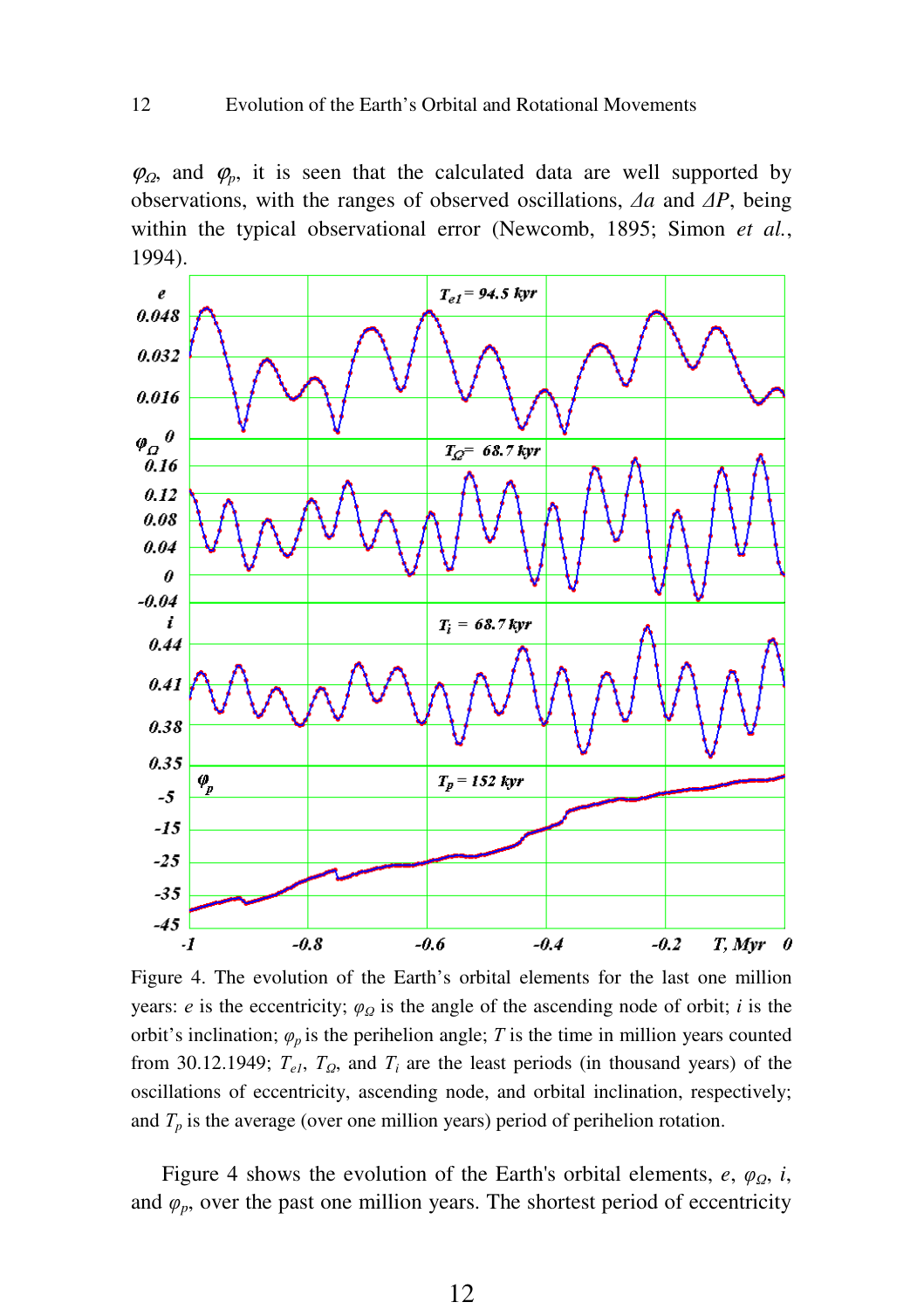oscillations is  $T_{el}$  = 94.5 thousand years, and the longer periods are  $T_{el}$  = 413 thousand years and  $T_{e3} = 2.31$  million years. The angle of the ascending node of the orbit  $\varphi_{\Omega}$  and the inclination angle of the orbit *i* both oscillate with a period of  $T_Q = T_i = 68.7$  thousand years. The behavior of the change in angle  $\varphi_p$ , increasing towards the future (see Figure 3), reflects the non-uniform rotation of perihelion in a counterclockwise direction with an average (over one million years) period  $T_p = 152$ thousand years. As seen from the graph, periods of a reverse exist, i.e., in a clockwise direction––movement of perihelion.

The oscillations of angles  $\varphi_{\Omega}$  and *i* reflect the rotation of the orbital axis *S* (Figure 2) around a fixed vector *M* with a period of 68.7 thousand years (Smulsky, 2003). This vector is the sum of the angular momenta of all the bodies in the Solar system. The plane perpendicular to the momentum vector  $M$  is called the Laplace plane. The angle of its inclination and the angle of the ascending node with respect to the fixed equatorial plane *xOy* (Figure 2) are  $i_M = 0.401834$  radian and  $\varphi_M =$  $0.0680946$  radian, respectively. The rotation, or, in other words, the precession of the axis *S* around the vector  $M$ , proceeds in a clockwise direction. In addition to the precession, the orbital axis  $S$  executes oscillations with respect to the vector *M* with periods of 97.35 thousand years, 1.164 million years, and 2.32 million years. Here, the angle between the vectors *S* and *M* never exceeds 2.94°. All these movements are reflected in the behavior of the angles  $\varphi_{\Omega}$  and *i* in Figure 4.

The evolution of the orbit over a span of 100 million years is discussed in Appendix B. According to the presented results, the evolution of the Earth's orbit proceeds as a result of four movements (Figure 2): 1) precession of the orbital axis  $S$ ; 2) oscillations of the orbital axis  $S$ ; 3) oscillations of eccentricity  $e$ ; and 4) rotation of the orbit in its plane (rotation of perihelion).

#### **Evolution of the Earth's rotational motion**

The evolution of the Earth's rotational motion is considered in a fixed coordinate system  $x_e y_e z_e$  attached to the stationary plane of the Earth's orbit *3* (Figure 2). The inclination angle  $\theta$  and the precession angle  $\psi$  = <sup>γ</sup>*0*γ*1* define the position of the moving equator *4* with respect to the fixed plane of the Earth's orbit *3*. The differential equations of Earth's rotational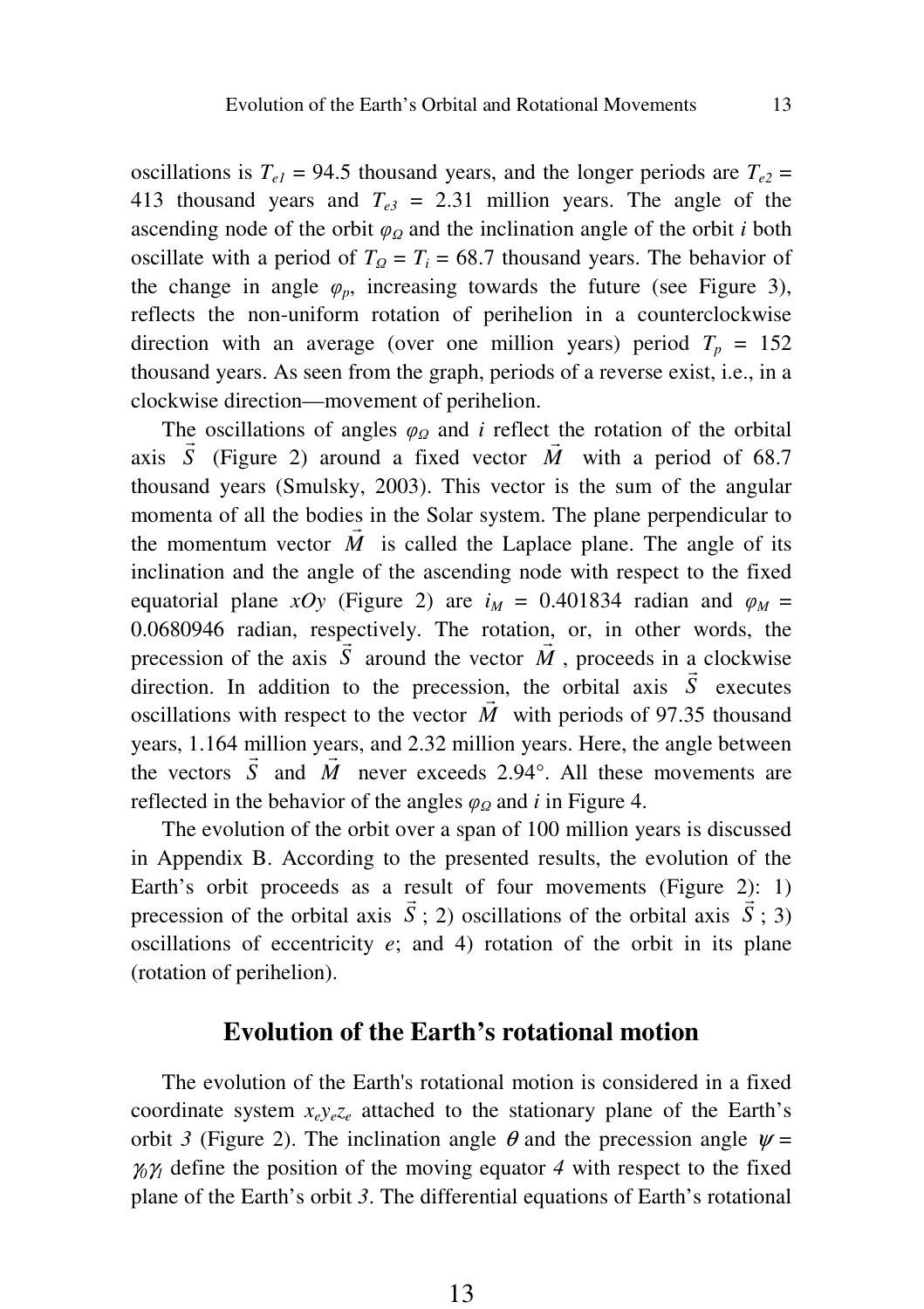motion  $(8)$ – $(10)$  are given in Appendix C. As a result of the solution of those equations (Smulsky, 2011; Smulsky, 2014; Smulsky, 2016b; Smulsky, 2020), the laws of the change of the inclination angle  $\theta(T)$ (Figure 2) and the angle  $\psi(T)$  of precession of the equatorial plane 4 in time were obtained.

Figure 5 shows the change over a span of one million years in the difference  $\Delta \psi = \psi - \psi_a$ , where  $\psi$  is the precession angle, and  $\psi_a = \psi_0 + \psi_a$  $\psi_m$  *T* is the change of this angle at mean velocity  $\psi_m$ . In the indicated time interval, the difference  $\Delta \psi$  oscillates between -0.184 and 0.233 radian, with the full oscillation range being 0.417 radian.



Figure 5. The evolution of the Earth's rotational motion over the last one million years. The differences for the precession angle,  $\Delta \psi$ , and for the inclination angle,  $\Delta\theta = \theta - \theta_0$ , are given in radians; the derivatives  $\dot{\psi}$  and  $\dot{\theta}$ , in radians per one hundred years; and the time *T*, in million years.

The precession angle  $\psi$  decreases in an oscillatory manner into the future according to a linear law with an average velocity  $\psi_m = -2 \pi / P_{pr}$ . Here,  $P_{pr}$  = 25.738 thousand years is the average period of the Earth axis' precession for one million years (Smulsky, 2014; Smulsky, 2016b; Smulsky, 2020). The negative sign of  $\psi_m$  implies that the unit vector  $\vec{N}$ of the Earth's rotation axis precesses in clockwise direction (Figure 2).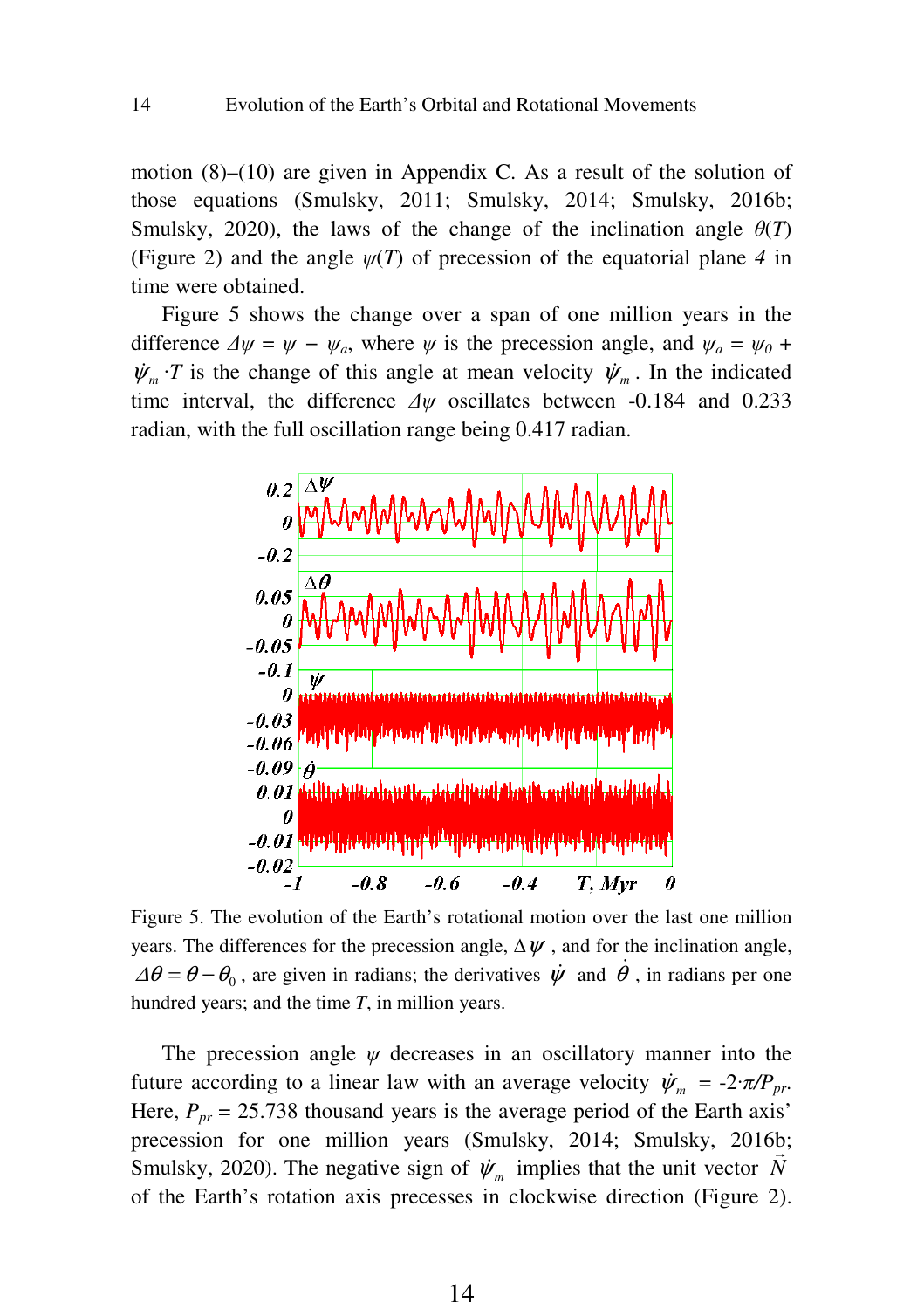$\overline{a}$ 

The precession of the Earth's rotation axis *N* the Earth's rotation axis N proceeds around the second stationary vector  $M_2$ . The angles of the plane perpendicular to vector  $M_2$ relative to the *xOy* plane are as follows: the inclination angle is  $i_{M2}$  = 0.417728, and the angle of the ascending node,  $\varphi_{M2} = -0.0664662$ . The angle between the fixed vectors  $M_1$  and  $M_2$  is 3.201402°.

The above-mentioned difference for the inclination angle,  $\Delta\theta$ , is given in Figure 5 with respect to the initial value  $\theta_0 = 0.40904645$  for epoch  $T =$ 0. The value of  $\Delta\theta$  oscillates similarly to  $\Delta\psi$ , but in a narrower range, from  $-0.0845$  to 0.0855, so that the full oscillation range of  $\Delta\theta$  is 0.17 rad. Thus, the oscillation amplitude for angle  $\theta$  is 2.45 smaller than that for angle  $\psi$ . Besides, the oscillations of  $\Delta\theta$  do not coincide in phase with the oscillations of  $\Delta \psi$ , being instead shifted along the time axis by a value of -7.5 thousand years.

As evident from Figure 5, the derivatives  $\dot{\psi}$  and  $\dot{\theta}$  steadily oscillate over the indicated time interval in the ranges from -0.0704 to 0.0027 and from -0.0166 to 0.0175, respectively, the oscillation amplitude of  $\dot{\theta}$  being 3.8 times smaller than that of  $\dot{\psi}$ . The main oscillation period of both  $\dot{\psi}$ and  $\dot{\theta}$  is half a month, or 13.659 days. These oscillations are modulated by oscillations with larger periods: a half-year period and a period of 18.6 years. With the increasing duration of a period, the oscillation amplitude increases.

The steady oscillations of  $\dot{\psi}$  and  $\dot{\theta}$ , and with no other trend in the variation of those derivatives, indicate a good precision of the method that was used for integrating the differential equations of rotational motion (equations [8]–[10] in Appendix C). With lesser accuracy in the integration procedure, an increase in the amplitudes emerges, and some trend may be manifested in the variation of  $\psi$  and  $\dot{\theta}$ .

### **Evolution of the orbital motion of the Earth relative to its rotational motion**

The amount of heat coming to the Earth from the Sun depends on the parameters of the Earth's orbital motion relative to the moving equatorial plane 4 (Figure 2). From the parameters of the orbital motion, *i*,  $\varphi_{\Omega}$ , and  $\varphi_p$ , and from the parameters of the rotational motion,  $\psi$  and  $\theta$ , one can determine the obliquity  $\varepsilon$  and the perihelion angle  $\varphi_{p\gamma}$  of the moving orbital plane *5* with respect to the moving equator *4*. The spectrum of oscillations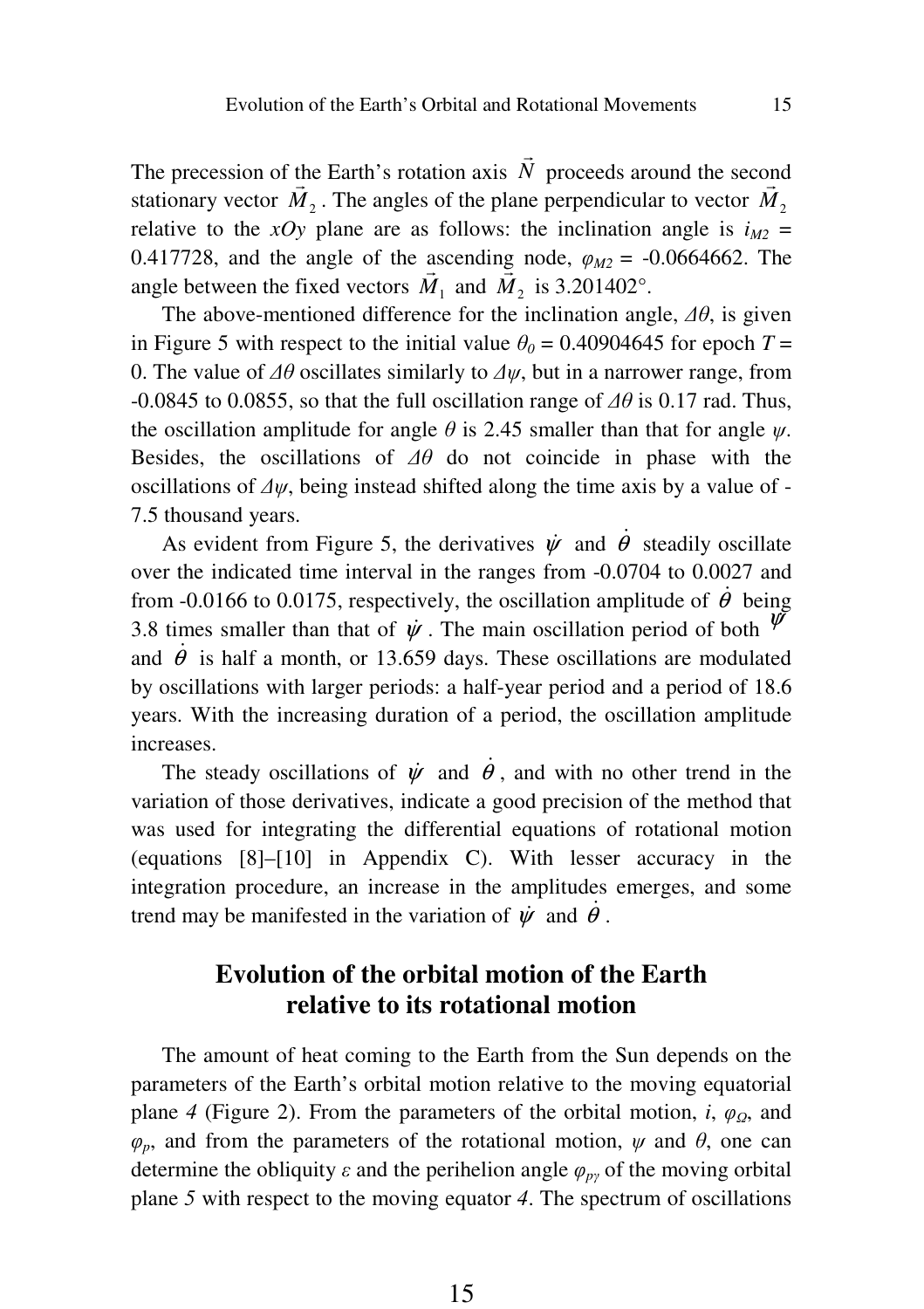16

of the angle  $\varphi_{p\gamma}$  is rather wide, with the oscillation of  $\varphi_{p\gamma}$  contributing to the variation of angles  $\varphi_p$ ,  $\varphi_{\Omega}$ , *i*,  $\psi$ , and  $\theta$ . The mean variation of the angle  $\varphi_{p\gamma}$  follows a linear law,  $\varphi_{p\gamma m} = \varphi_p \cdot (2\pi \cdot T/P_{pr})$ .

Figure 6 shows the variation of angle  $\varepsilon$  over five different time intervals *In*. Over the short time intervals, the variations of  $\theta$  and  $\varepsilon$  are almost identical. Shown in the graphs are the main periods  $T_{ni}$  and the amplitudes of inclination-angle oscillations,  $\theta_{ai}$  and  $\varepsilon_{a4}$ , proceeding with half-month period  $T_{n2}$ , half-year period  $T_{n3}$ , and a period  $T_{n4} = 18.6$  years.



Figure 6. Dynamics of obliquity  $\varepsilon$  (in radians) during five time intervals *In*:  $yr$ year;  $\Delta\theta \approx \varepsilon$  -  $\varepsilon_0$ ;  $\varepsilon_0$  is the inclination angle at the initial epoch of 12.30.1949.  $T_{n2}$ ,  $T_{n3}$ ,  $T_{n4}$  and  $\theta_{a2}$ ,  $\theta_{a3}$ ,  $\varepsilon_{a4}$  are the oscillation periods and the amplitudes of obliquity. *1*, numerical solution of (Smulsky, 2014; Smulsky, 2016a); *2*, approximation of the observational data of (Newcomb, 1895; Simon *et al*., (1994); *3*, numerical solution of (Laskar *et al*., 2004a); and *4*, solution by Sh.G. Sharaf and N.A. Budnikova (1969).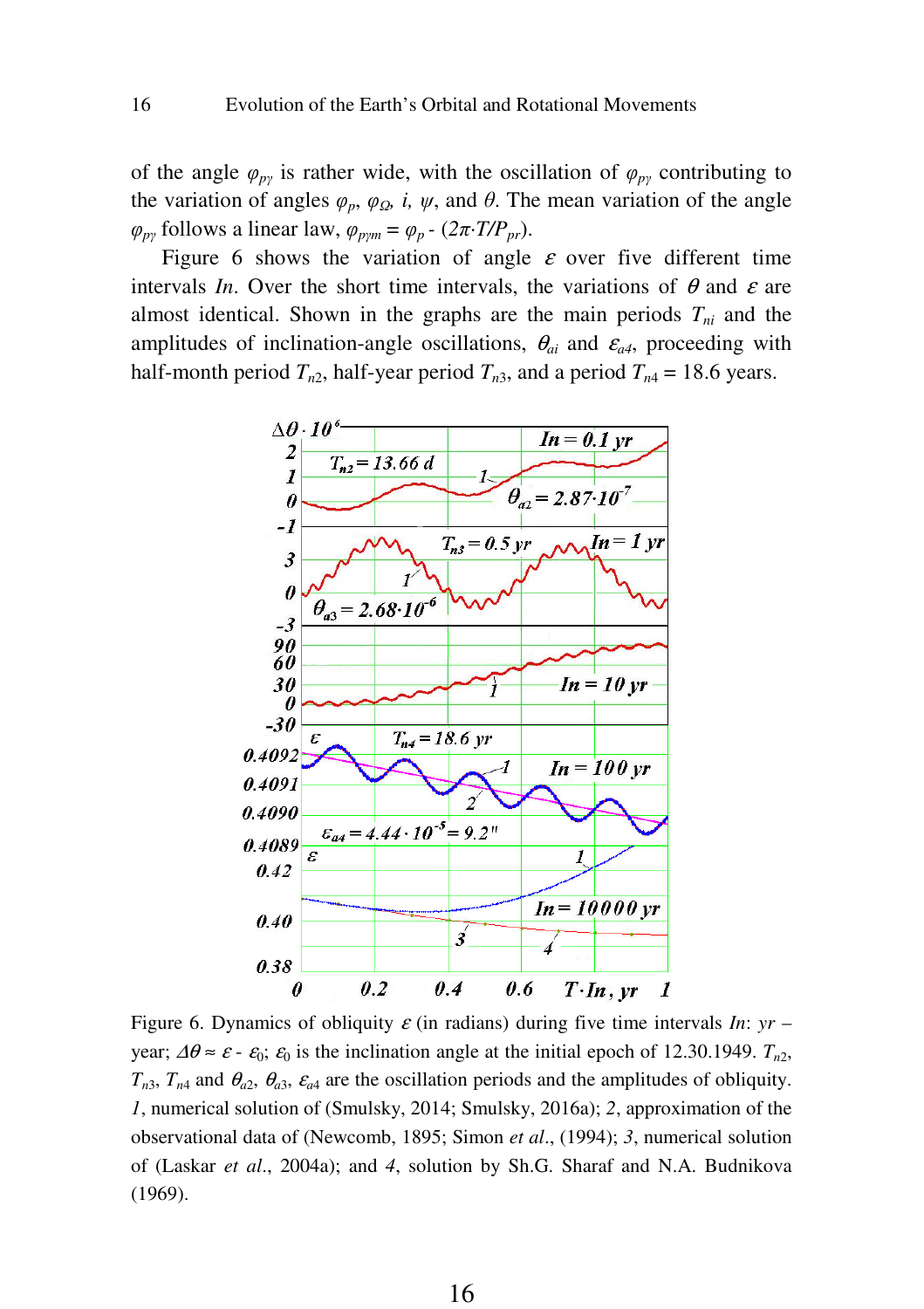These oscillations are called nutational. The precession angle  $\psi$ exhibits similar oscillation periods, with the oscillation amplitudes being 2–3 times greater.

Over the interval  $In = 0.1$  year, half-month oscillations are seen, and daily oscillations can be traced: over the interval of  $In = 1$  year, half-year oscillations appear; over the interval  $In = 10$  year, an oscillation trend with a 18.6-year period emerges; and over the interval  $In = 100$  year, oscillations with the latter period prevail.

Over the interval  $In = 100$  year, the calculated angle  $\varepsilon$  (line *1*) oscillates around its mean value (line *2*) according to the observational data by S. Newcomb (Newcomb, 1895; Duboshin, 1976) and by Simon *et al.* (1994). The amplitude of the oscillations with the period  $T_{n4} = 18.6$ year and  $\varepsilon_{a4} = 9.2^{\circ}$  is also consistent with the reported observations. In astronomy, this amplitude is called the nutation constant.

Figure 6 shows the variation of angle  $\varepsilon$  during the time interval  $In = 10$ kyr. Over larger time intervals, the evolution of angle  $\varepsilon$  will be shown in subsequent graphs. The evolution of perihelion angle  $\varphi_{py}$  and the periods of revolution of the perihelion relative to the moving equatorial plane *4* or r relative to the Earth's rotation axis  $N$  (see Figure 2) will be considered below over an interval of -5 Myr.

The obtained parameters  $\varepsilon$  and  $\varphi_{p\gamma}$  of the orbital motion of the Earth relative to its rotational motion, and the eccentricity *e* of the Earth's orbit, allow one to calculate the amount of solar heat arriving at the Earth at different latitudes (Smulsky & Krotov, 2013; Smulsky & Krotov, 2014); the latter quantity is also called the Earth's insolation *Q*. The Earth's insolation  $Q$  is the amount of heat that comes from the Sun to a  $1-m^2$  area of the Earth's surface during a certain period––a year or a half-year. Part of this heat is reflected from the Earth's surface, and part is re-emitted by the Earth. Those losses of the solar heat falling onto the Earth's surface are not taken into account in our analysis. Milutin Milankovitch (1939) proposed using the insolation for summer half-year at latitude 65° in Northern Hemisphere,  $Q_s^{\text{65N}}$ , as a reference characteristic of the Earth's climate. As a result of our research (Smulsky, 2015), this characteristic has indeed proven itself to be a good indicator. That is why in subsequent graphs we will consider the evolution of angle  $\varepsilon$  and insolation  $Q_s^{\text{65N}}$  at the latitude 65°N*.* 

17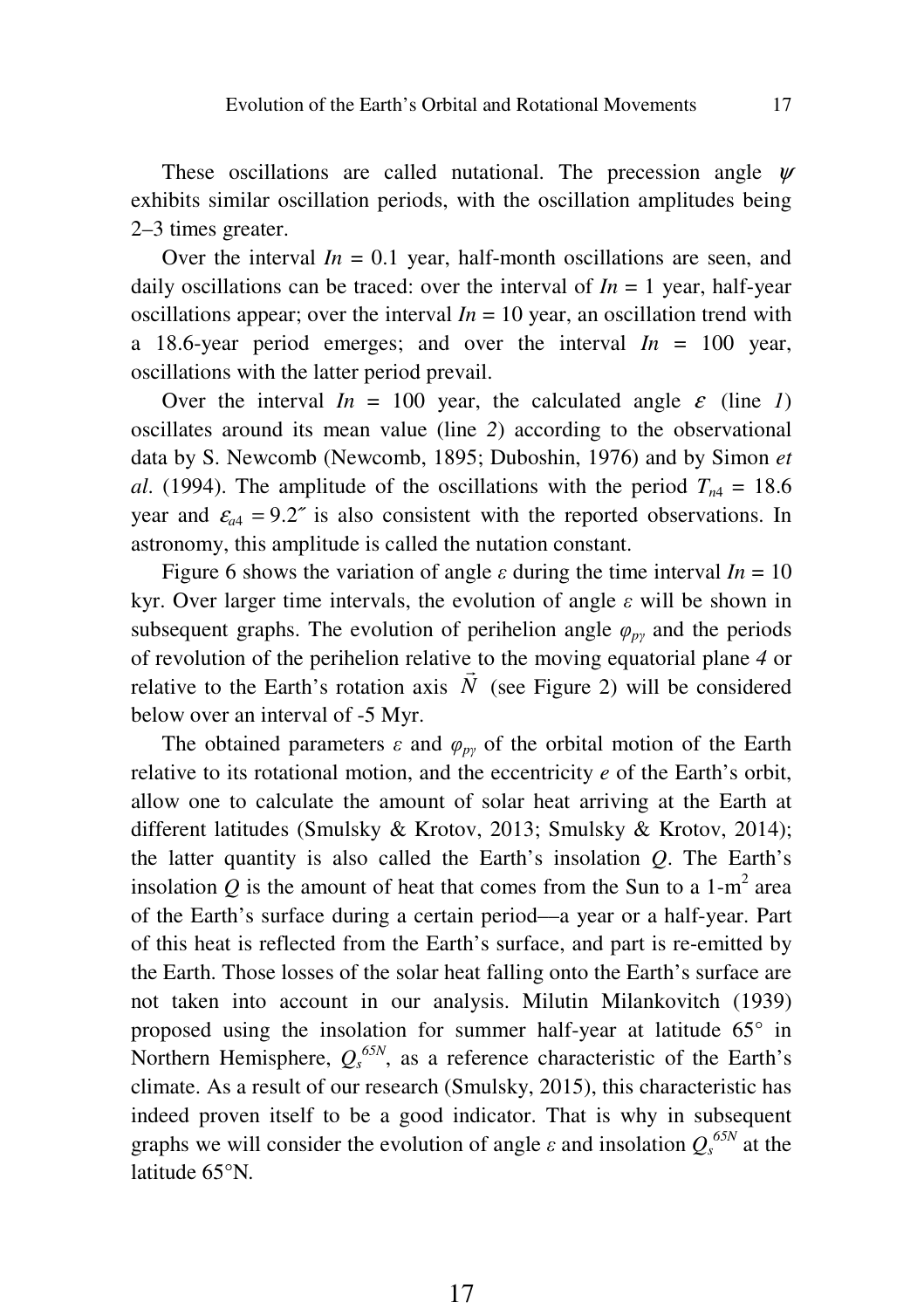18

The amount of heat  $Q$  is proportional to the solar constant  $J_0$ . Here, the value  $J_0 = 2$  cal/(cm<sup>2</sup>·min), which was adopted by M. Milankovitch (1936), is used. In other units, this quantity is  $J_0 = 83.736 \text{ kJ/(m}^2 \cdot \text{min}) =$ 1395.6 W/m<sup>2</sup>. As the space absolute radiometric reference (SARR), a solar-constant value  $J_0 = 1366.22$  W/m<sup>2</sup> (Crommelynck *et al.*, 1995) can be adopted. The insolation values *Q* given here can be recalculated in proportion to the values of  $J_0$ .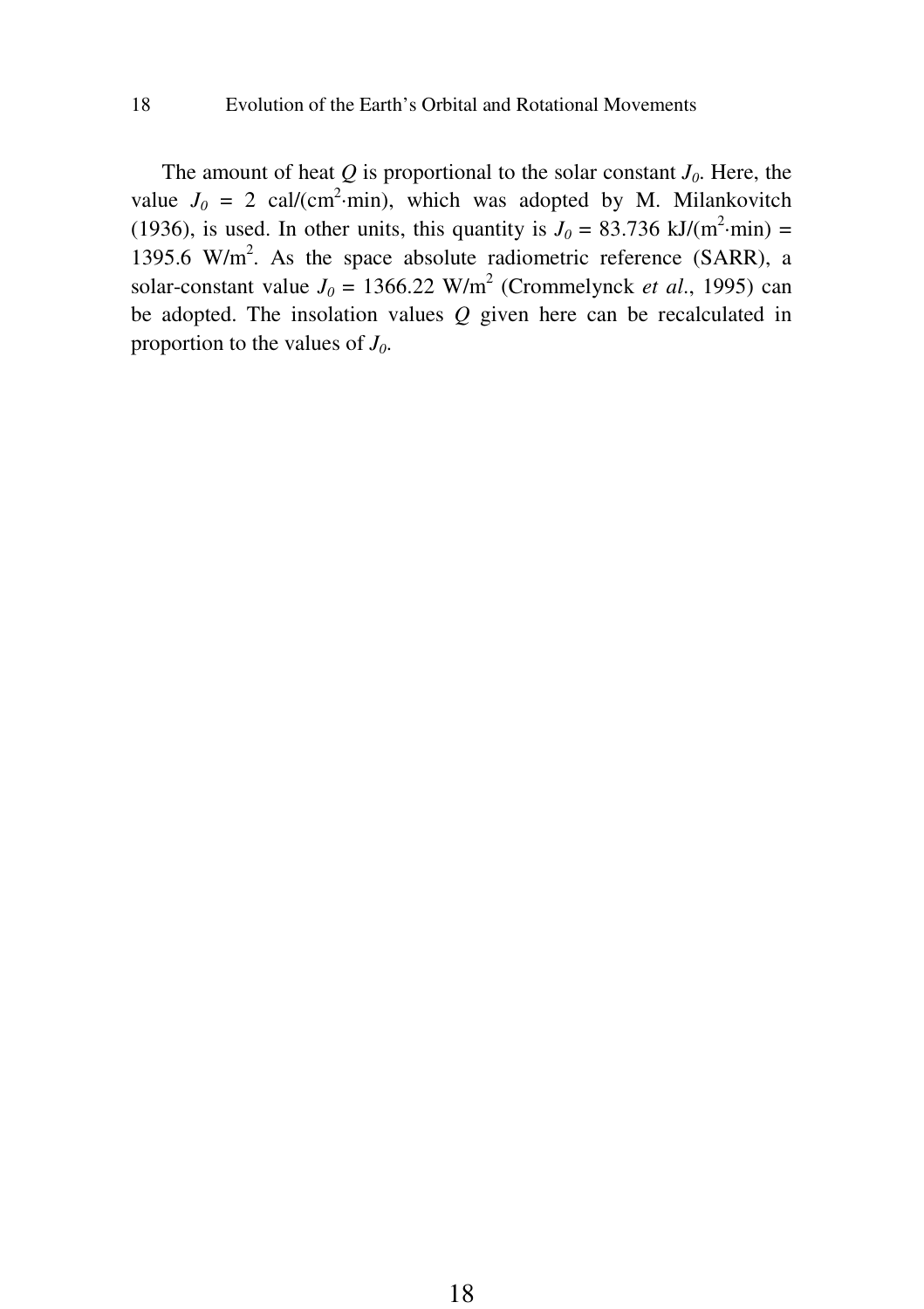## CHAPTER TWO

## EARTH'S INSOLATION, ITS STRUCTURE, AND EVOLUTION FOR 200 KA

#### **Geometrical characteristics of the Earth's insolation**

Figure 7 shows the sky as viewed from the middle-latitude zone in Northern Hemisphere. At the center of the celestial sphere *1*, an observer *M* is located. The observer's horizon intersects the celestial sphere along the circle *HH*′. The perpendicular to the plane of the horizon intersects the celestial sphere at the point of zenith *Z*. The Earth's rotation axis, denoted r with the Earth's angular velocity vector  $\vec{\omega}_E$ , intersects the celestial sphere at the point of the North Pole *N*. The angle  $\varphi$  of the arc between the vector  $\vec{\omega}_E$  and the plane of the horizon is the observer's latitude. Recall that the angle of the arc of a sphere's great circle is equal to the central angle between the radii of the arc's ends so that, for instance, the arc  $\varphi$  is equal to ∠*HMN*.

The Sun *S*, as it executes its annual motion in a counterclockwise direction, draws on the celestial sphere *1* an ecliptic circle *EE*′. The latter circle intersects the equator circle *AA*′ at points γ and γ*'*. The Sun's longitude  $\lambda$  is reckoned from point  $\gamma$ , the vernal equinox point, with the Sun receding at this point in spring. The distance between the Sun and the equator  $AA'$  is defined by declination  $\delta$ .

The Earth rotates around the axis *MN* in a counterclockwise direction. Together with the Sun, the celestial sphere performs its daily rotation around this axis relative to the observer in a clockwise direction. Therefore, the daily movement of the Sun proceeds along the circle  $S_r M_d S_s$ , which is parallel to the equatorial circle *AA*<sup> $\prime$ </sup>. At point *S<sub>r</sub>*, the Sun rises over the horizon, at point  $M_d$  it arrives at noon, and at point  $S_s$  it falls over the horizon. The Sun, invisible to the observer, arrives at point *Mn* at midnight. The hour angle of the Sun,  $\omega$ , is reckoned from the meridian that passes through the noon *Md*.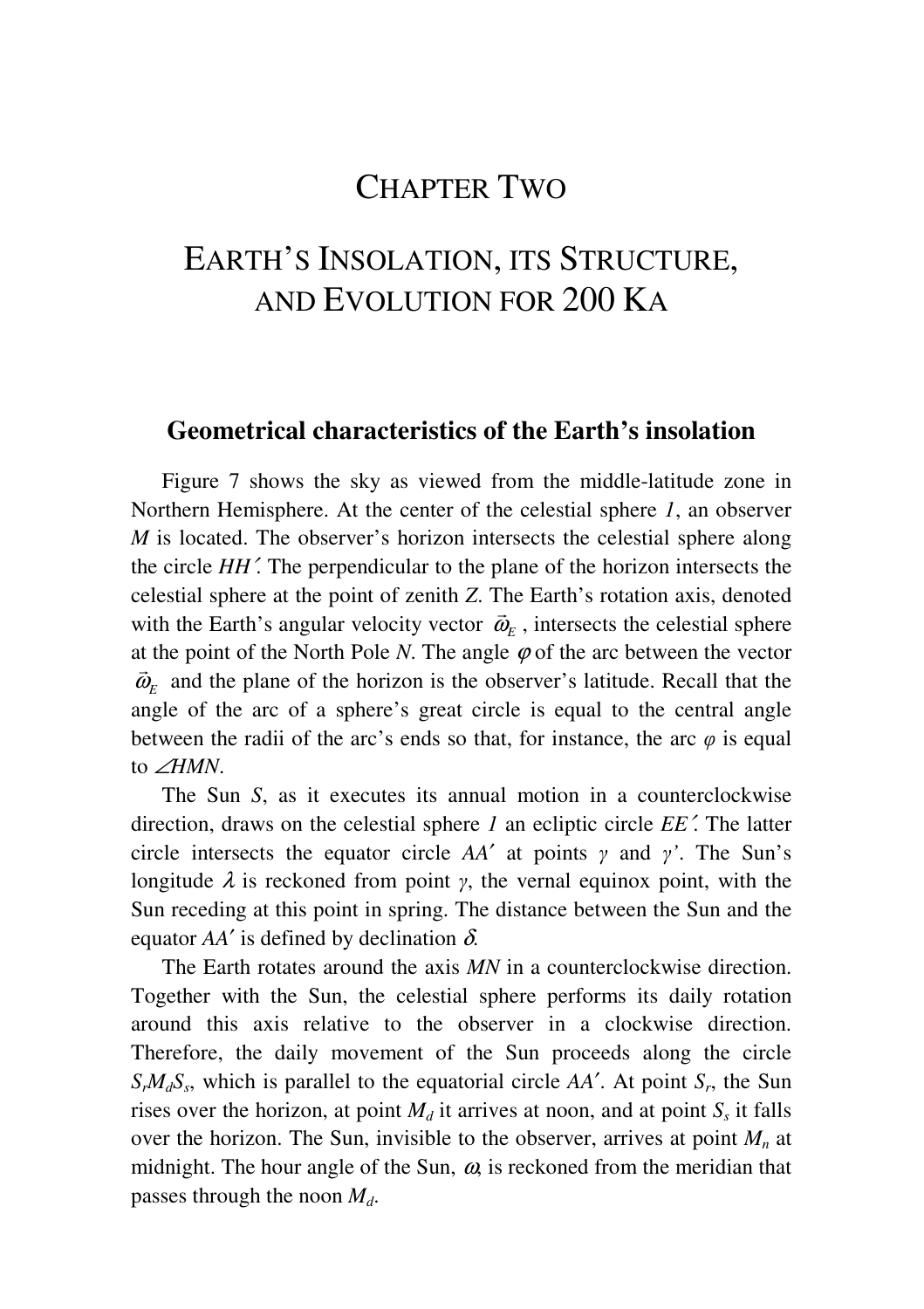It should be noted here that, in the caption to Figure 7, both the equatorial plane *AA'* and the ecliptic plane *EE'* are called moving planes because, with the passage of time, those planes change their position in space.



Figure 7. The main geometric characteristics of the Sun *S* upon irradiating a point *M* on the Earth's surface: *1* is the celestial sphere; *HH'* is the horizon plane; *N* is the North Pole; *AA*′ is the plane of moving equator; ЕЕ′ is the plane of moving ecliptic, with  $\varepsilon$  being the angle between the  $AA'$  and  $EE'$  planes;  $Z$  is the zenith of the point *M*, with  $z = \angle ZMS$  being the zenithal angle of the Sun; the arc  $HN = \varphi$  is the geographical latitude of point *M*;  $\omega = \angle M dNS$  is the Sun's hour angle reckoned from noon  $M_d$ ; and  $\delta = SB$  and  $\lambda = \gamma S$  are the Sun's declination and longitude.

The length of the day is proportional to the length of arc  $S_rM_dS_s$ , whereas the length of the night is defined by the length of arc *SsMnS<sup>r</sup>* . In the shown yearly position of Sun *S*, the day is longer than the night. If the Sun *S* is at the equator, at point  $\gamma$  or  $\gamma'$ , then during the day it will move along the equatorial circle *AA*′. In the latter case, the day is as long as the night. If the Sun *S*′ is in the southern part of celestial sphere, then its path under the horizon *HH*′ is longer than the path over the horizon, and the night will be longer than the day.